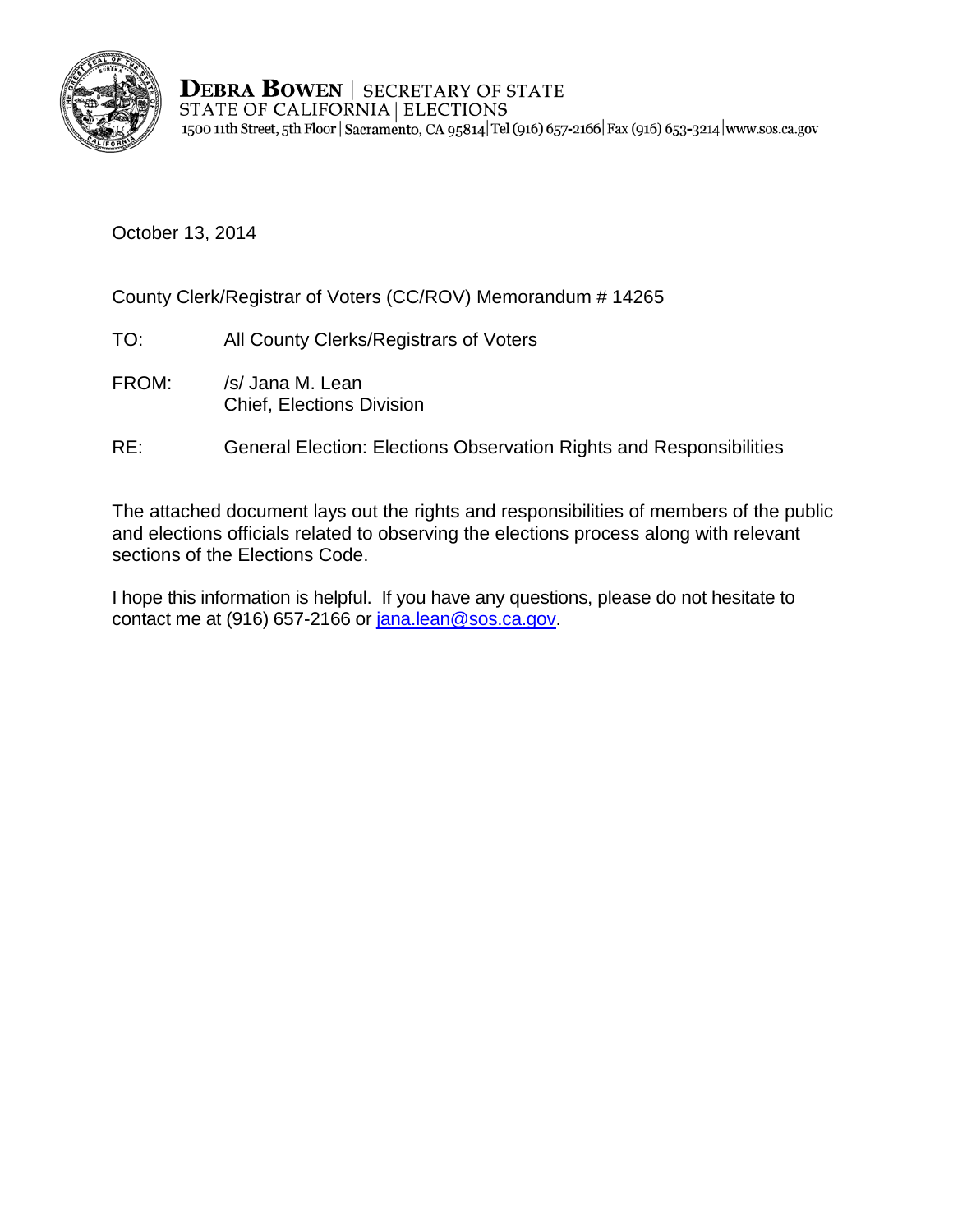# **Table of Contents**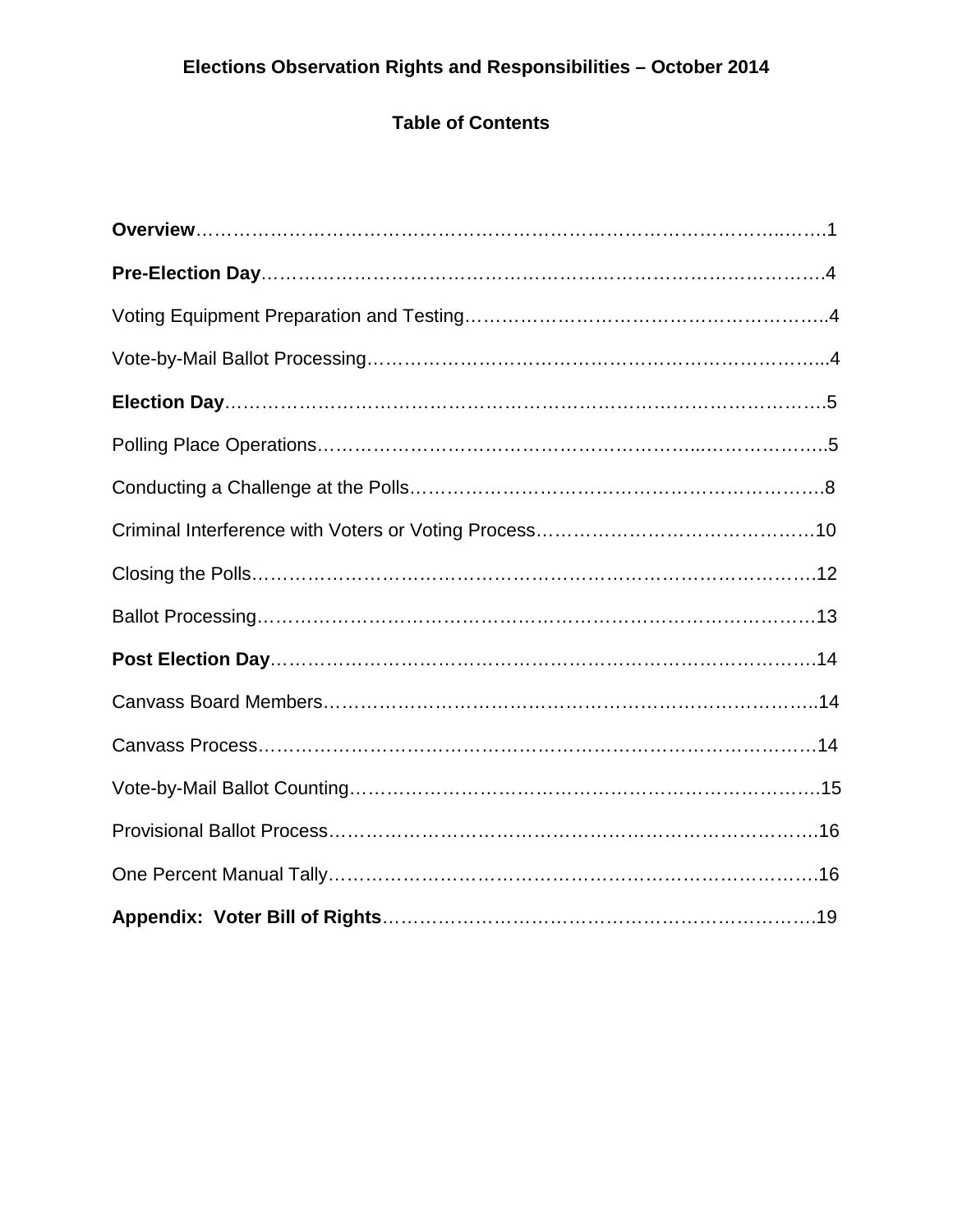# **Overview**

The following is an easy-to-use overview for elections officials and anyone who wants to observe the conduct of elections in California. This overview does not have the force and effect of law, regulation or rule, may not be used as legal advice, and is not a substitute for legal counsel for an individual or organization. The California Elections Code sections relevant to election observation are included for reference. Some of the rules included below were drawn from the Secretary of State's General Rules for Observers as established in the Election Observer Panel Plan Template.

Elections observers should be aware that in general, the law provides elections officials with some discretion in terms of how various observation laws are applied. Furthermore, how a law is applied will vary from jurisdiction to jurisdiction for reasons including, but not limited to:

- The size and configuration of the elections office.
- □ The staffing levels that the county elections official is able to afford.
- The number of observers who are requesting access to a particular process.

Observers have the right to:

- Observe pre-Election Day activities, as permitted by law, such as voting equipment preparation and testing and vote-by-mail ballot processing.
- Observe the proceedings at the polls, including the opening and closing procedures.
- Obtain information from the precinct index that is posted near the entrance of the polling place.
- Make notes and watch election procedures.
- View election-related activities at the central counting site on Election Day.
- View the canvass of the vote activities following the election.
- View vote-by-mail and provisional ballot processing.
- Ask questions of poll workers as long as they do not interfere with the conduct of any part of the voting process.
- Ask questions of supervisors at the central counting site as long as they do not interfere with the conduct of the election procedures.

Elections officials have the right to:

- Use discretion in determining a sufficiently close distance for observers to stand from the process they want to observe.
- Require observers to be quiet inside the observation area.
- Use discretion to determine how (e.g., written or verbal) and to whom observers may pose questions and challenges during the observation process.
- Ask an observer who does not follow observation rules to leave the premises.
- Restrict the number of observers permitted in a room to prevent interference with the observed process.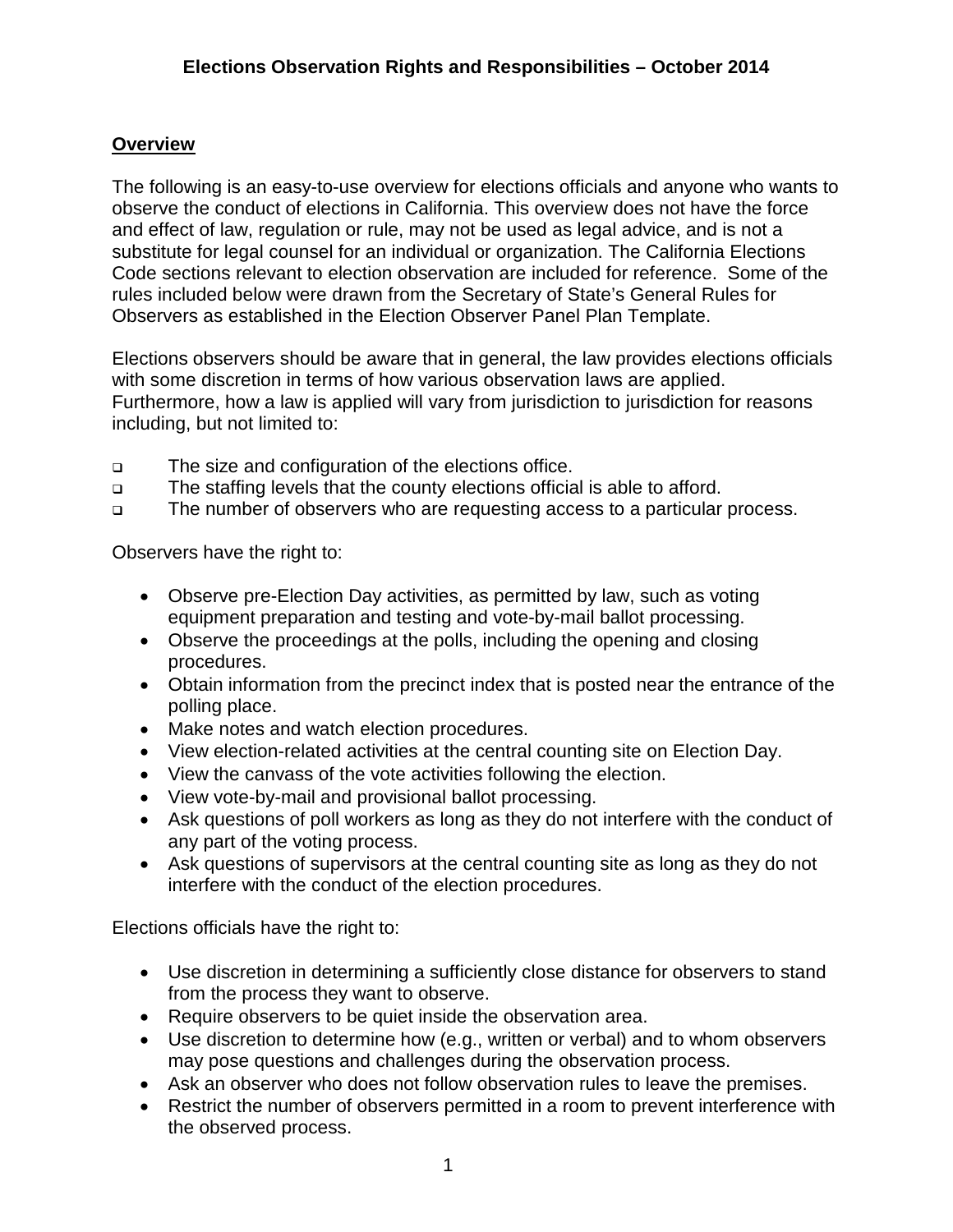• Restrict the items observers may bring with them into the polling place or central counting site, such as cell phones, large bags, or back packs, etc.

Observers are responsible for:

- Checking in at each site, whether the polling place or central counting site.
- Wearing an identification badge.
- Maintaining a professional manner while observing the election process.
- Ensuring they do not interfere with the election process.
- Following established county observation rules/policies.

Elections officials are responsible for:

- Maintaining the integrity of the administration of the election and determining observer misconduct or interference.
- Establishing security rules for public observation. Examples of such rules are the use of sign-in sheets and identification badges and prohibiting the use of cell phones, pagers, cameras, and other audio or video equipment or electronic devices.
- Providing notice to the public of the dates, times, and places of election-related activities that may be observed by the public, as required by law. For example, elections officials are required to provide 48 hours notice for vote-by-mail (VBM) ballot processing and five days notice of the post-election one percent manual tally.

Observers may not:

- Interfere with the conduct of the election. The elections official is entitled to determine whether a person is interfering with the conduct of the election.
- Physically handle any voting materials or equipment without the express permission of the elections official.
- Move or rearrange tables, chairs, or voting booths at the polling place or central counting facility*.*
- Sit at the official worktables or view confidential voter information on any computer terminal or document.
- Communicate with voters within 100 feet of the entrance to, or inside of, a polling place by encouraging them to vote for or against a person or a measure or regarding the voter's qualifications to vote. Exit polling of voters is permitted, provided it is conducted at least 25 feet away from the entrance to the polling place.
- Directly challenge a voter. Only a member of a precinct board may do so, based on evidence presented.
- Display any campaign material or wear campaign badges, buttons or apparel.
- Wear the uniform of a peace officer, a private guard, or security personnel.
- Use cellular phones, pagers, or two-way radios inside the polling place and/or within 100 feet of the entrance to the polling place.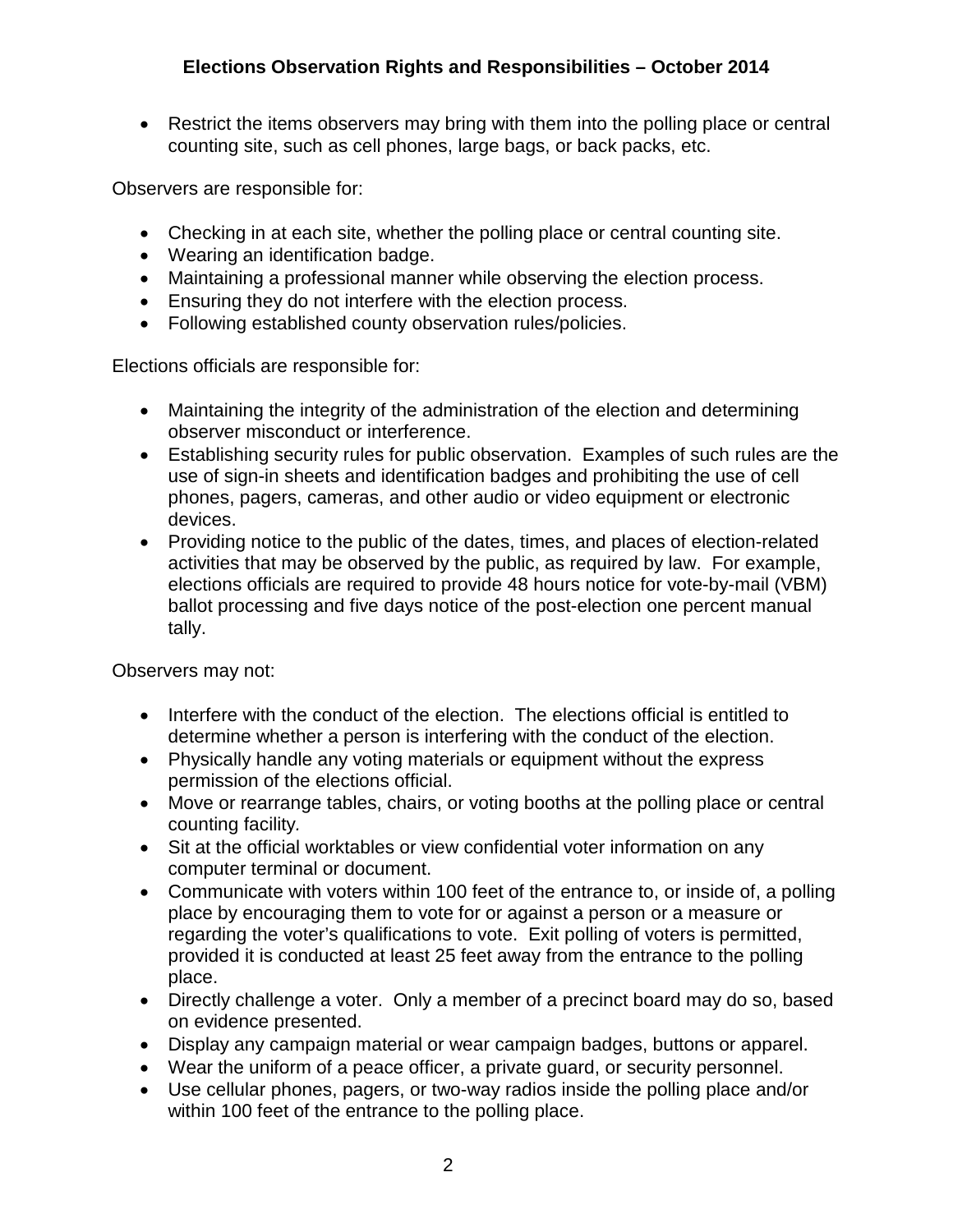- Talk to or attempt to stop poll workers or the central counting site workers while they are processing ballots.
- Use the telephones, computers, or other polling place facilities at polling places or the central counting site.
- Touch election personnel.
- Eat or drink in the polls or the central counting site.
- Assist in operations at any polling place or the central counting site.
- Prevent other observers from observing materials or a process.
- Enter secure areas without express permission of the elections official.

Elections officials may not:

• Delay or interrupt scheduled operations and processes because an observer is present.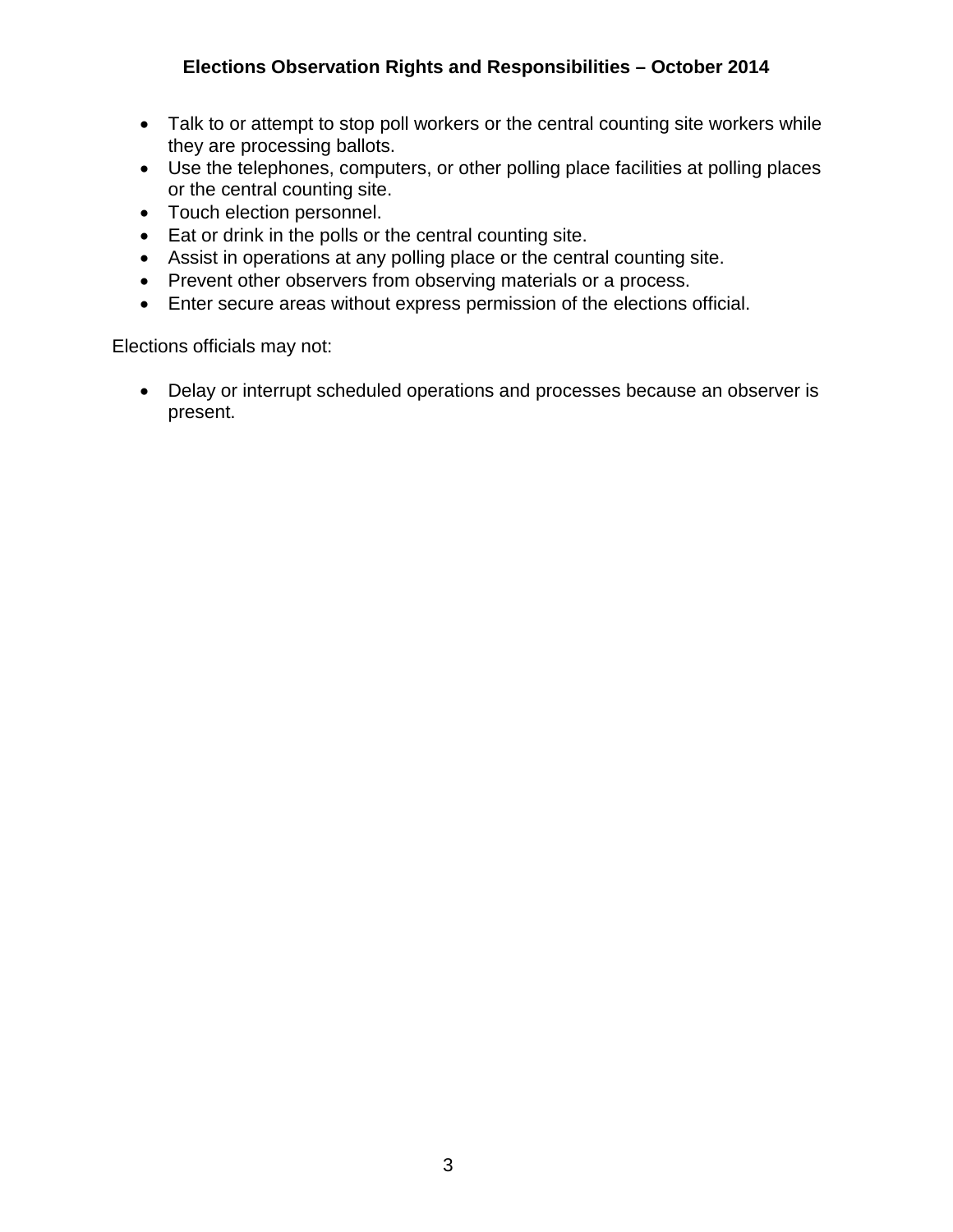# **Pre-Election Day**

# **Voting Equipment Preparation and Testing**

# **Elections Code section 15004**

 (a) Each qualified political party may employ, and may have present at the central counting place or places, not more than two representatives to check and review the preparation and operation of the tabulating devices, their programming and testing, and have the representatives in attendance at any or all phases of the election.

 (b) Any bona fide association of citizens or a media organization may employ, and may have present at the central counting place or places, not more than two representatives to check and review the preparation and operation of the tabulating devices, their programming and testing, and have the representatives in attendance at any or all phases of the election.

 (c) The county elections official may limit the total number of representatives employed pursuant to subdivision (b) in attendance to no more than 10 by a manner in which each interested bona fide association of citizens or media organization has an equal opportunity to participate. Any representatives employed and in attendance pursuant to subdivision (a) shall not be subject to the limit specified in this subdivision.

# **Vote-by-Mail Ballot Processing**

# **Elections Code section 15104**

 (a) The processing of vote by mail ballot return envelopes, and the processing and counting of vote by mail ballots, shall be open to the public, both prior to and after the election.

 (b) A member of the county grand jury, and at least one member each of the Republican county central committee, the Democratic county central committee, and of any other party with a candidate on the ballot, and any other interested organization, shall be permitted to observe and challenge the manner in which the vote by mail ballots are handled, from the processing of vote by mail ballot return envelopes through the counting and disposition of the ballots.

 (c) The elections official shall notify vote by mail voter observers and the public at least 48 hours in advance of the dates, times, and places where vote by mail ballots will be processed and counted.

 (d) Notwithstanding paragraph (2) of subdivision (b) of Section 2194, vote by mail voter observers shall be allowed sufficiently close access to enable them to observe the vote by mail ballot return envelopes and the signatures thereon and challenge whether those individuals handling vote by mail ballots are following established procedures, including all of the following:

(1) Verifying signatures and addresses on the vote by mail ballot

return envelopes by comparing them to voter registration information.

(2) Duplicating accurately damaged or defective ballots.

 (3) Securing vote by mail ballots to prevent tampering with them before they are counted on election day.

 (e) A vote by mail voter observer shall not interfere with the orderly processing of vote by mail ballot return envelopes or the processing and counting of vote by mail ballots, including the touching or handling of the ballots.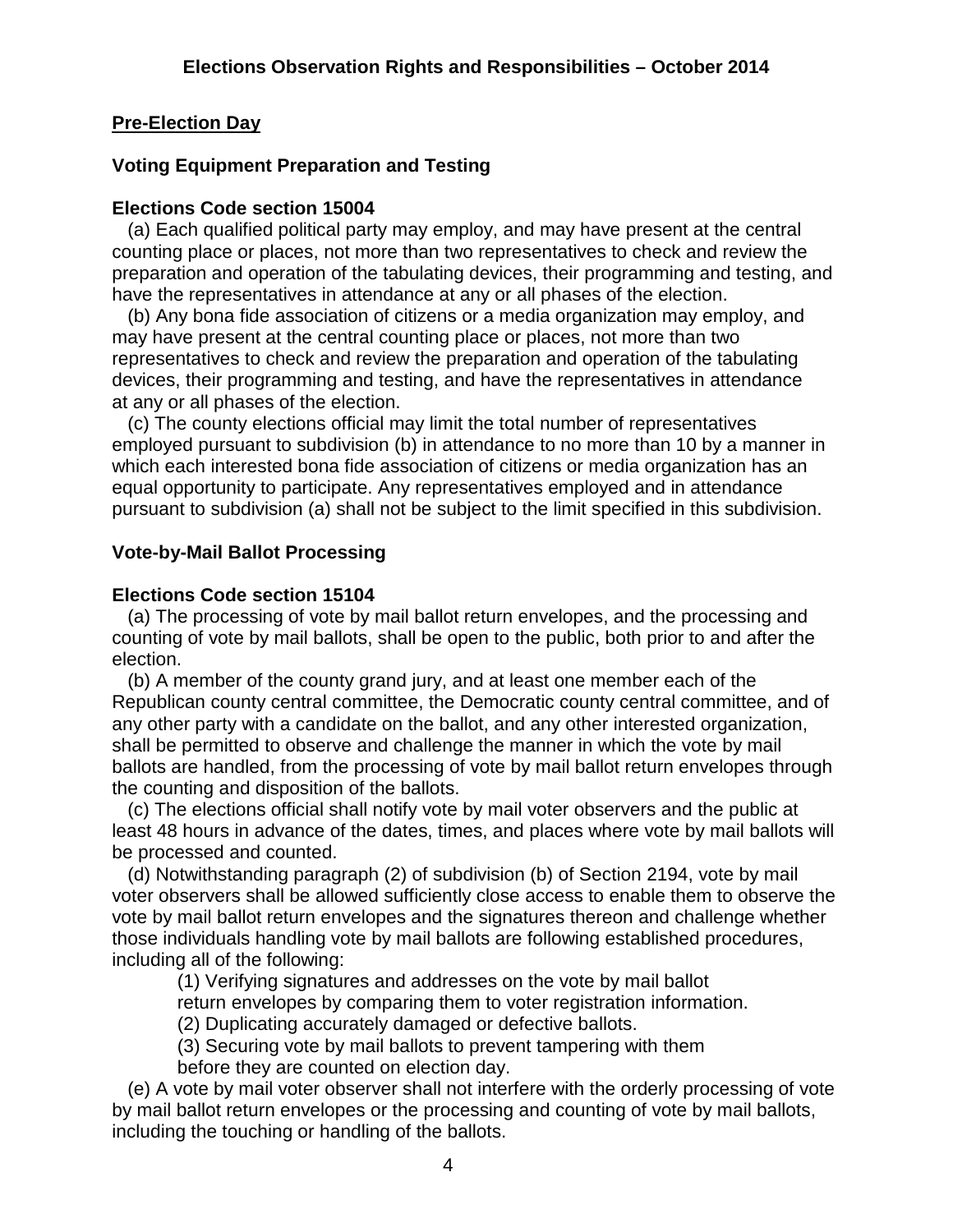# **Elections Code section 15105**

 Prior to processing and opening the identification envelopes of vote by mail voters, the elections official shall make available a list of vote by mail voters for public inspection, from which challenges may be presented. Challenges may be made for the same reasons as those made against a voter voting at a polling place. In addition, a challenge may be entered on the grounds that the ballot was not received within the time provided by this code or that a person is imprisoned for a conviction of a felony. All challenges shall be made prior to the opening of the identification envelope of the challenged vote by mail voter.

# **Elections Code section 15106**

 Except as otherwise provided, the processing of vote by mail ballot return envelopes, the processing and counting of vote by mail ballots, and the disposition of challenges of vote by mail ballots shall be according to the laws now in force pertaining to the election for which they are cast. Because the voter is not present, the challenger shall have the burden of establishing extraordinary proof of the validity of the challenge at the time the challenge is made.

# **Elections Code section 3203**

 (a) Upon receipt of an application for permanent vote by mail status, the county elections official shall process the application in the same manner as an application for a vote by mail ballot, or, in the case of an application made pursuant to Section 3102, in the same manner as an application for a special absent voter ballot or overseas ballot.

 (b) In addition to processing applications in accordance with Chapter 1 (commencing with Section 3000), if it is determined that the applicant is a registered voter, the county elections official shall do the following:

(1) Place the voter's name upon a list of those to whom a vote by mail ballot is sent each time there is an election within their precinct.

(2) Include in all vote by mail mailings to the voter an explanation of the vote by mail procedure and an explanation of Section 3206.

(3) Maintain a copy of the vote by mail ballot list on file open to public inspection for election and governmental purposes.

# **Election Day**

# **Polling Place Operations**

# **Elections Code section 2300**

 (a) All voters, pursuant to the California Constitution and this code, shall be citizens of the United States. There shall be a Voter Bill of Rights for voters, available to the public, which shall read:

(1) (A) You have the right to cast a ballot if you are a valid registered voter.

 (B) A valid registered voter means a United States citizen who is a resident in this state, who is at least 18 years of age and not in prison or on parole for conviction of a felony, and who is registered to vote at his or her current residence address.

 (2) You have the right to cast a provisional ballot if your name is not listed on the voting rolls.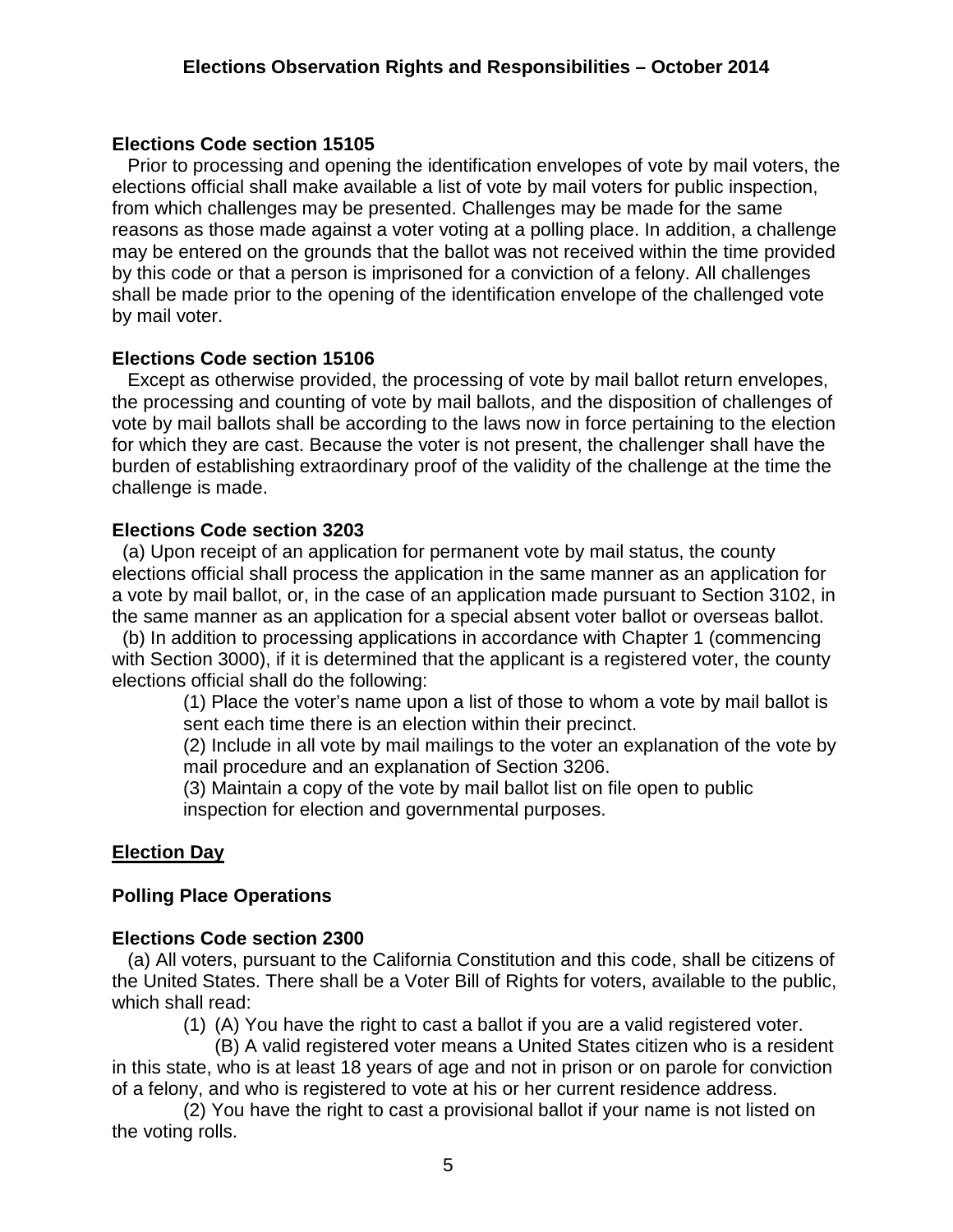(3) You have the right to cast a ballot if you are present and in line at the polling place prior to the close of the polls.

(4) You have the right to cast a secret ballot free from intimidation.

 (5) (A) You have the right to receive a new ballot if, prior to casting your ballot, you believe you made a mistake.

 (B) If at any time before you finally cast your ballot, you feel you have made a mistake, you have the right to exchange the spoiled ballot for a new ballot. Vote by mail voters may also request and receive a new ballot if they return their spoiled ballot to an elections official prior to the closing of the polls on election day.

 (6) You have the right to receive assistance in casting your ballot, if you are unable to vote without assistance.

 (7) You have the right to return a completed vote by mail ballot to any precinct in the county.

 (8) You have the right to election materials in another language, if there are sufficient residents in your precinct to warrant production.

 (9) (A) You have the right to ask questions about election procedures and observe the election process.

 (B) You have the right to ask questions of the precinct board and elections officials regarding election procedures and to receive an answer or be directed to the appropriate official for an answer. However, if persistent questioning disrupts the execution of their duties, the board or election officials may discontinue responding to questions.

 (10) You have the right to report any illegal or fraudulent activity to a local elections official or to the Secretary of State's office.

 (b) Beneath the Voter Bill of Rights there shall be listed a toll-free telephone number to call if a person has been denied a voting right or to report election fraud or misconduct.

 (c) The Secretary of State may develop regulations to implement and clarify the Voter Bill of Rights set forth in subdivision (a).

 (d) The Voter Bill of Rights set forth in subdivisions (a) and (b) shall be made available to the public before each election and on Election Day, at a minimum, as follows:

 (1) The Voter Bill of Rights shall be printed in the statewide voter pamphlet, pursuant to Section 9084, in a minimum of 12-point type. Subparagraph (B) of paragraph (1) of subdivision (a), subparagraph (B) of paragraph (5) of subdivision (a), and subparagraph (B) of paragraph (9) of subdivision (a) may be printed in a smaller point type than the rest of the Voter Bill of Rights.

 (2) Posters or other printed materials containing the Voter Bill of Rights shall be included in precinct supplies pursuant to Section 14105.

# **Elections Code section 14215**

 Before receiving any ballots, the precinct board, in the presence of any persons assembled at the polling place, shall open and exhibit and close the ballot container or containers. Thereafter, the ballot container or containers shall not be removed from the polling place or presence of the bystanders until all the ballots are counted, nor opened until after the polls are finally closed.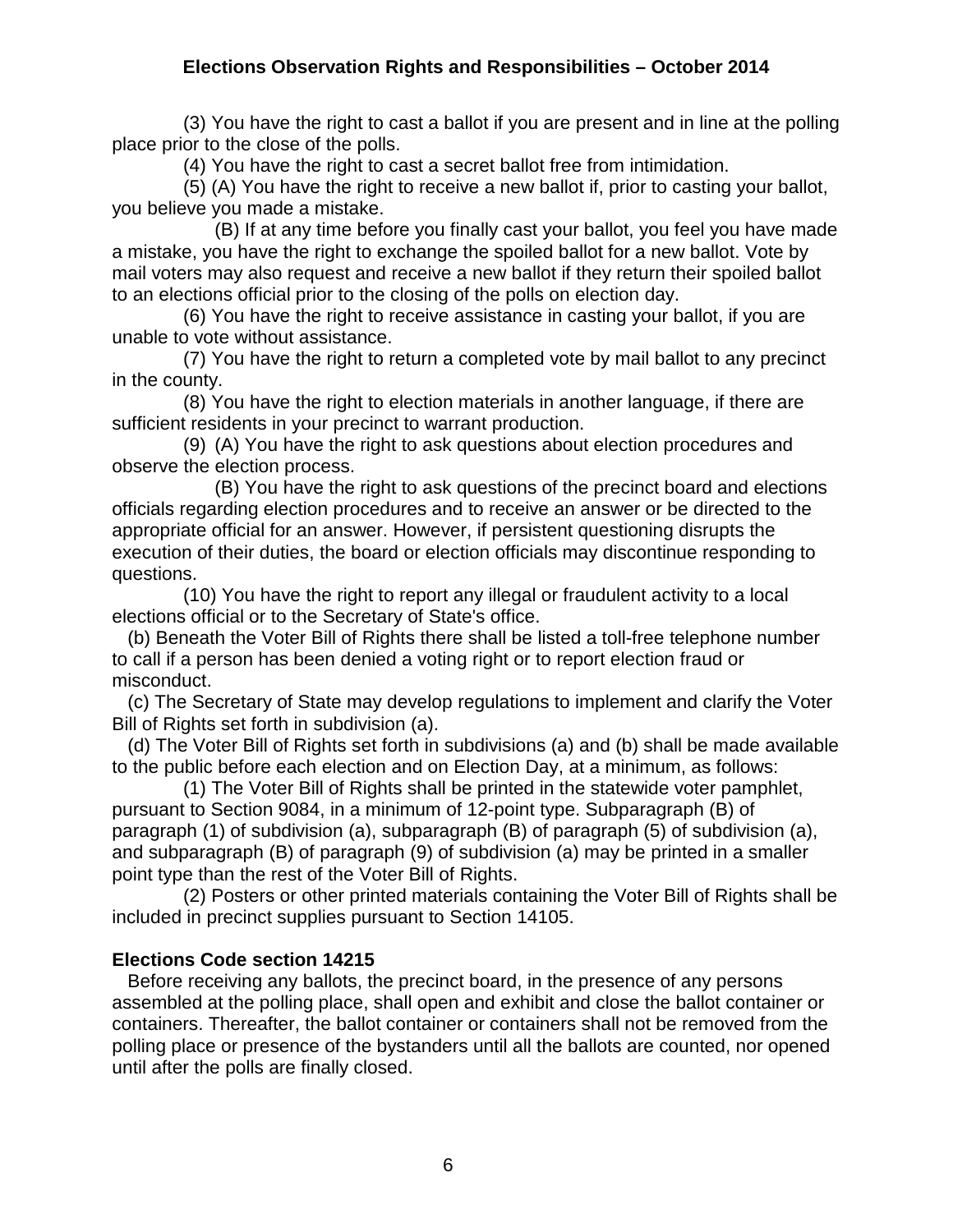#### **Elections Code section 14221**

 Only voters engaged in receiving, preparing, or depositing their ballots and persons authorized by the precinct board to keep order and enforce the law may be permitted to be within the voting booth area before the closing of the polls.

#### **Elections Code section 14222**

 Nothing contained in this code shall prevent a voter from being accompanied by a child or children under the age of 18 years while the voter is within the voting booth area if the child is, or children are, under the voter's care.

#### **Elections Code section 14223**

 (a) Only members of the precinct board, and persons while signing their names on the roster, shall be permitted, during the hours within which voting is in progress, to sit at the desk or table used by the precinct board.

 (b) Any person may inspect the roster while voting is in progress and while votes are being counted. However, this shall not be done at a time or in a manner which will impede, interfere, or interrupt the normal process of voting.

#### **Elections Code section 14224**

 (a) Except as provided in Section 14222, a voting booth or compartment shall not be occupied by more than one person at a time, unless the voter is eligible under the assisted-voter provisions.

 (b) (1) Except as provided in paragraph (2), a voter shall not remain in or occupy a voting booth or compartment longer than is necessary to mark his or her ballot, which shall not exceed 10 minutes.

 (2) If a voter informs a precinct board member that the voter requires additional time to mark his or her ballot, a longer period shall be allowed. However, if the precinct board member determines that the voter is attempting to interfere with the conduct of the election and does not require additional time to mark his or her ballot, the precinct board member may contact the elections official, who may order that the voter not be provided with additional time to mark his or her ballot.

#### **Elections Code section 14227**

 Any member of the precinct board, when using a language other than English at the polls, shall communicate with voters in that language only as he or she would be lawfully permitted to communicate in English under the code. The member shall be subject to like penalty for any illegal communication as if it had occurred in English.

#### **Elections Code section 14281**

 On receiving a ballot, the voter shall forthwith retire alone to one of the booths or compartments provided, and mark the ballot, unless Section 14222 or 14224 is applicable.

#### **Elections Code section 14282**

 (a) When a voter declares under oath, administered by any member of the precinct board at the time the voter appears at the polling place to vote, that the voter is then unable to mark a ballot, the voter shall receive the assistance of not more than two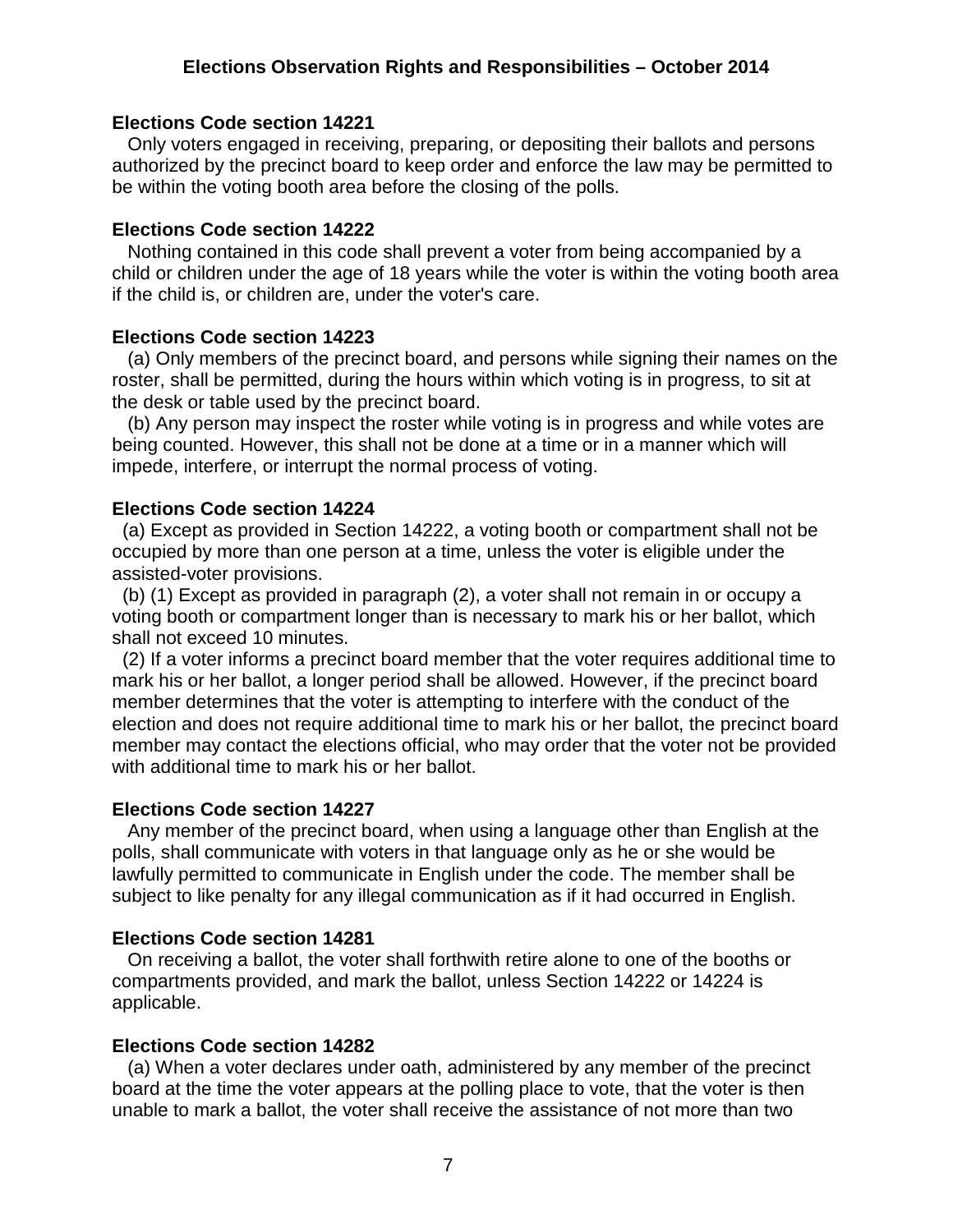persons selected by the voter, other than the voter's employer, an agent of the voter's employer, or an officer or agent of the union of which the voter is a member.

 (b) No person assisting a voter shall divulge any information regarding the marking of the ballot.

 (c) In those polling places that are inaccessible under the guidelines promulgated by the Secretary of State for accessibility by the physically handicapped, a physically handicapped person may appear outside the polling place and vote a regular ballot. The person may vote the ballot in a place that is as near as possible to the polling place and that is accessible to the physically handicapped. A precinct board member shall take a regular ballot to that person, qualify that person to vote, and return the voted ballot to the polling place. In those precincts in which it is impractical to vote a regular ballot outside the polling place, vote by mail ballots shall be provided in sufficient numbers to accommodate physically handicapped persons who present themselves on election day. The vote by mail ballot shall be presented to and voted by a physically handicapped person in the same manner as a regular ballot may be voted by that person outside the polling place.

# **Conducting a Challenge at the Polls**

# **Elections Code section 14240**

 (a) A person offering to vote may be orally challenged within the polling place only by a member of the precinct board upon any or all of the following grounds:

- (1) That the voter is not the person whose name appears on the index.
- (2) That the voter is not a resident of the precinct.
- (3) That the voter is not a citizen of the United States.
- (4) That the voter has voted that day.
- (5) That the voter is presently on parole for the conviction of a felony.

 (b) On the day of the election no person, other than a member of a precinct board or other official responsible for the conduct of the election, shall challenge or question any voter concerning the voter's qualifications to vote.

 (c) If any member of a precinct board receives, by mail or otherwise, any document or list concerning the residence or other voting qualifications of any person or persons, with the express or implied suggestion, request, or demand that the person or persons be challenged, the board member shall first determine whether the document or list contains or is accompanied by evidence constituting probable cause to justify or substantiate a challenge. In any case, before making any use whatever of such a list or document, the member of the precinct board shall immediately contact the elections official, charged with the duty of conducting the election, and describe the contents of the document or list and the evidence, if any, received bearing on voting qualifications. The elections official shall advise the members of the precinct board as to the sufficiency of probable cause for instituting and substantiating the challenge and as to the law as herein provided, relating to hearings and procedures for challenges by members of the precinct board and determination thereof by a precinct board. The elections official may, if necessary, designate a deputy to receive and answer inquiries from precinct board members as herein provided.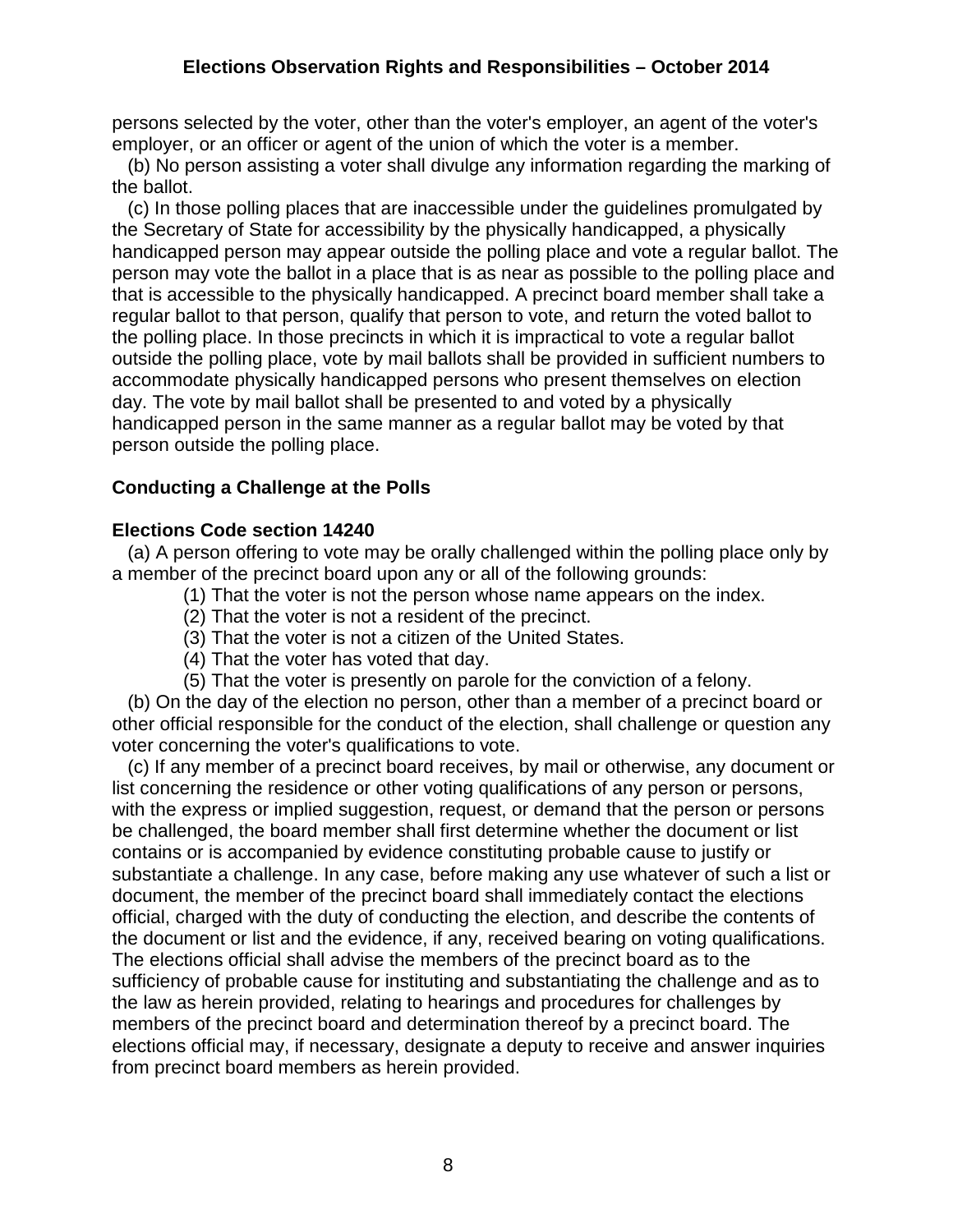#### **Elections Code section 14241**

 A piece of mailed matter returned undelivered by the post office shall not be accepted or used as evidence upon which to initiate a challenge as to residency by any member of the precinct board unless other evidence or testimony is also presented, nor shall the mailed matter, standing alone without other evidence or testimony, be accepted as evidence by the precinct board in determining a challenge.

#### **Elections Code section 14242**

 The ground for challenge set forth in paragraph (2) of subdivision (a) of Section 14240 shall not apply to any person duly registered as a voter in any precinct in California and moving from that precinct within 14 days prior to an election.

#### **Elections Code section 14243**

 If the challenge is on the ground that the person seeking to vote is not the person whose name appears on the index, a member of the precinct board shall tender the following oath: "You do swear (or affirm) that you are the person whose name is entered on the index."

#### **Elections Code section 14244**

 If the challenge is on the ground that the person seeking to vote is not a resident of the precinct, the person challenged shall be sworn to answer questions, and after having been sworn, a member of the precinct board shall ask that person: "Are you a resident of this precinct " If the answer to the question is "Yes," without significant qualification, no other questions shall be asked.

#### **Elections Code section 14245**

 If the challenge is on the ground that the person challenged has already cast a ballot for this election, a member of the precinct board shall tender to the person challenged this oath: "You do swear (or affirm) that you have not previously voted in this election, either by vote by mail ballot or at a polling place."

#### **Elections Code section 14246**

 If the challenge is on the ground either that the person challenged is not the person whose name appears on the index, or that he or she has voted that day, the challenge shall be determined in favor of the person challenged if that person takes the oath as set forth either in Section 14243 or 14245.

#### **Elections Code section 14247**

 Challenges of voters that they are not residents of the precinct or citizens of the United States shall be tried and determined by the precinct board at the time of the challenge. The precinct board may, at its discretion, also request any other person, present in the polling place to be sworn and answer questions, whom the board believes may have knowledge or information concerning the facts of the challenge.

#### **Elections Code section 14248**

 Before administering an oath to a person regarding his or her place of residence, a member of the precinct board shall read to the person challenged, the rules prescribed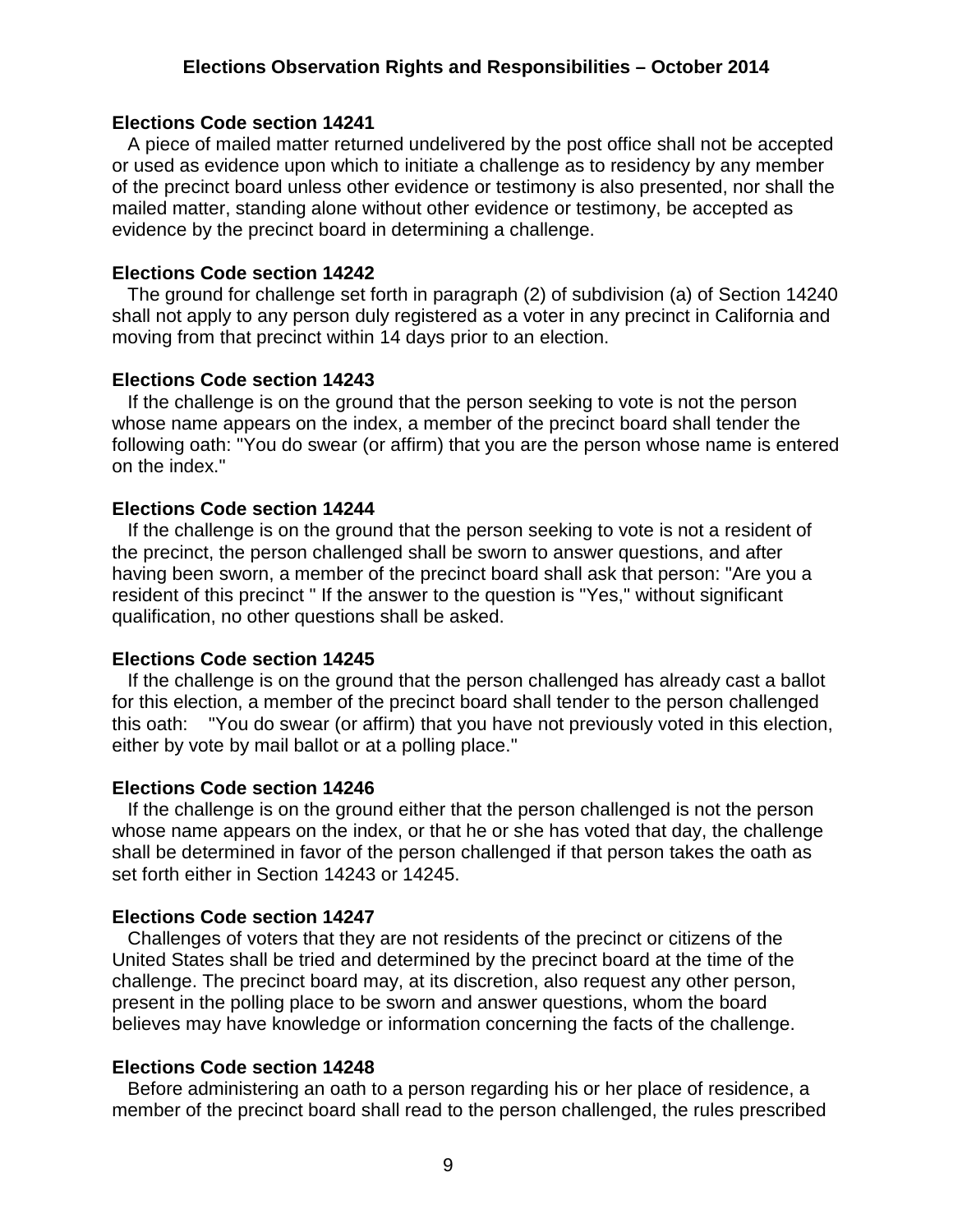by Section 14249 and Article 2 (commencing with Section 2020) of Chapter 1 of Division 2.

### **Elections Code section 14249**

 If any person challenged refuses to take the oaths tendered, or refuses to be sworn and to answer the questions concerning the matter of residence, that person shall not be allowed to vote.

# **Elections Code section 14250**

 The precinct board, in determining the place of residence of any person, shall be governed by the rules set forth in Article 2 (commencing with Section 2020) of Chapter 1 of Division 2.

# **Elections Code section 14251**

 Any doubt in the interpretation of the law shall be resolved in favor of the challenged voter.

# **Elections Code section 14252**

The precinct board shall compile a list showing all of the following:

(a) The name and address of each person challenged.

 (b) The name, address, and any other identification as a voter, of each person offering information concerning any person's qualifications to vote, or testifying pursuant to Section 14247, together with the name and address and any other identification of the person about whom the information or testimony is given.

(c) The grounds of each challenge.

 (d) The determination of the board upon the challenge, together with any written evidence pertaining thereto.

 (e) If evidence has been presented to the board requesting challenges, the evidence shall be returned to the elections official responsible for the conduct of the election.

### **Elections Code section 14253**

 In the event that the precinct board determines that persistent challenging of voters is resulting in a delay of voting sufficient to cause voters to forego voting because of insufficient time or for fear of unwarranted intimidation, the board shall discontinue all challenges, and so note on the roster.

# **Criminal Interference with Voters or Voting Process**

### **Elections Code section 18370**

 No person, on election day, or at any time that a voter may be casting a ballot, shall, within 100 feet of a polling place, a satellite location under Section 3018, or an elections official's office:

 (a) Circulate an initiative, referendum, recall, or nomination petition or any other petition.

(b) Solicit a vote or speak to a voter on the subject of marking his or her ballot.

 (c) Place a sign relating to voters' qualifications or speak to a voter on the subject of his or her qualifications except as provided in Section 14240.

(d) Do any electioneering as defined by Section 319.5.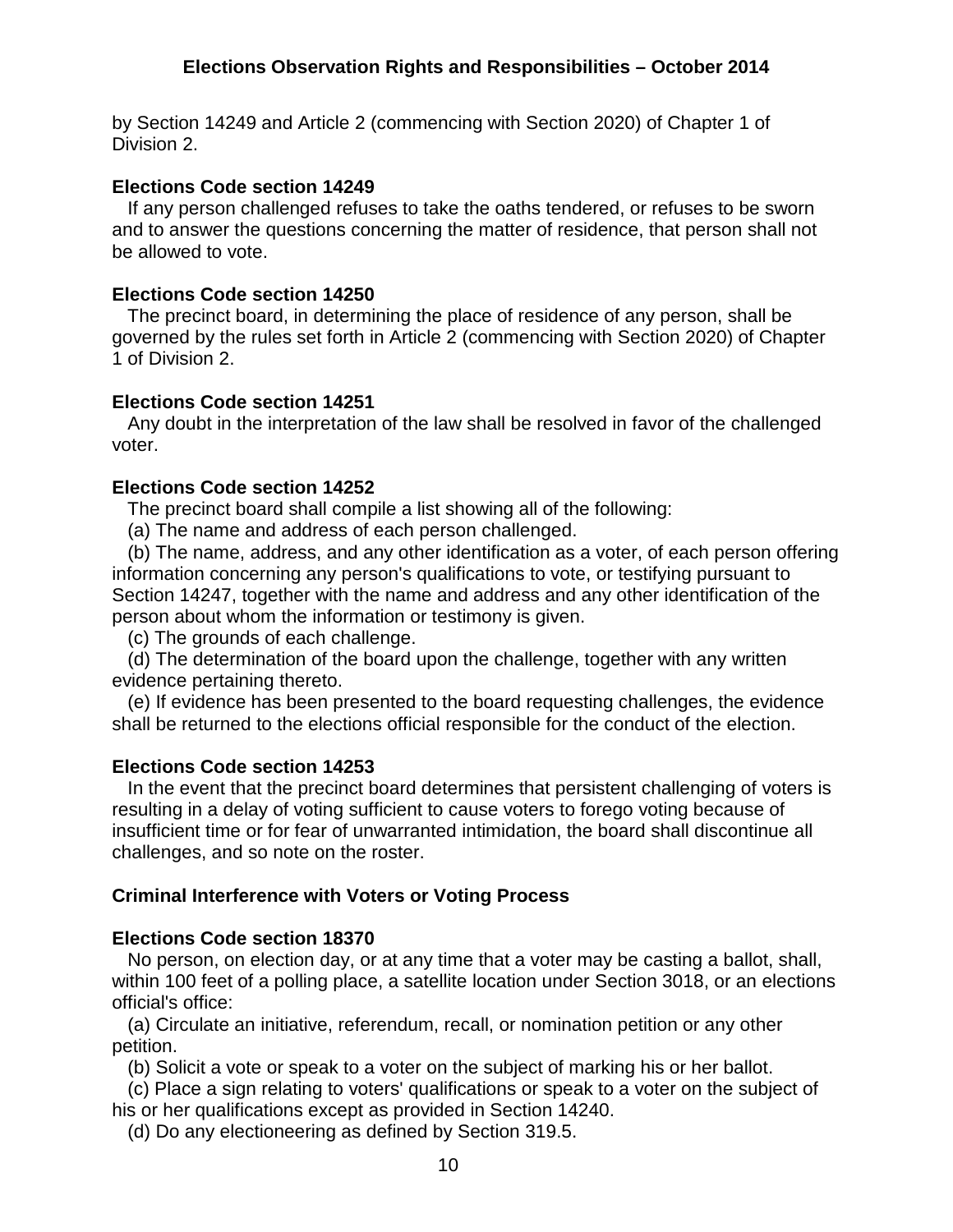As used in this section, "100 feet of a polling place, a satellite location under Section 3018, or an elections official's office" means a distance 100 feet from the room or rooms in which voters are signing the roster and casting ballots. Any person who violates any of the provisions of this section is guilty of a misdemeanor.

### **Elections Code section 18502**

 Any person who in any manner interferes with the officers holding an election or conducting a canvass, or with the voters lawfully exercising their rights of voting at an election, as to prevent the election or canvass from being fairly held and lawfully conducted, is punishable by imprisonment pursuant to subdivision (h) of Section 1170 of the Penal Code for 16 months or two or three years.

# **Elections Code section 18540**

 (a) Every person who makes use of or threatens to make use of any force, violence, or tactic of coercion or intimidation, to induce or compel any other person to vote or refrain from voting at any election or to vote or refrain from voting for any particular person or measure at any election, or because any person voted or refrained from voting at any election or voted or refrained from voting for any particular person or measure at any election is guilty of a felony punishable by imprisonment pursuant to subdivision (h) of Section 1170 of the Penal Code for 16 months or two or three years.

 (b) Every person who hires or arranges for any other person to make use of or threaten to make use of any force, violence, or tactic of coercion or intimidation, to induce or compel any other person to vote or refrain from voting at any election or to vote or refrain from voting for any particular person or measure at any election, or because any person voted or refrained from voting at any election or voted or refrained from voting for any particular person or measure at any election is guilty of a felony punishable by imprisonment pursuant to subdivision (h) of Section 1170 of the Penal Code for 16 months or two or three years.

# **Elections Code section 18541**

 (a) No person shall, with the intent of dissuading another person from voting, within 100 feet of a polling place, do any of the following:

(1) Solicit a vote or speak to a voter on the subject of marking his or her ballot.

 (2) Place a sign relating to voters' qualifications or speak to a voter on the subject of his or her qualifications except as provided in Section 14240.

 (3) Photograph, video record, or otherwise record a voter entering or exiting a polling place.

 (b) Any violation of this section is punishable by imprisonment in a county jail for not more than 12 months, or in the state prison. Any person who conspires to violate this section is guilty of a felony.

 (c) For purposes of this section, 100 feet means a distance of 100 feet from the room or rooms in which voters are signing the roster and casting ballots.

# **Elections Code section 18543**

 (a) Every person who knowingly challenges a person's right to vote without probable cause or on fraudulent or spurious grounds, or who engages in mass, indiscriminate, and groundless challenging of voters solely for the purpose of preventing voters from voting or to delay the process of voting, or who fraudulently advises any person that he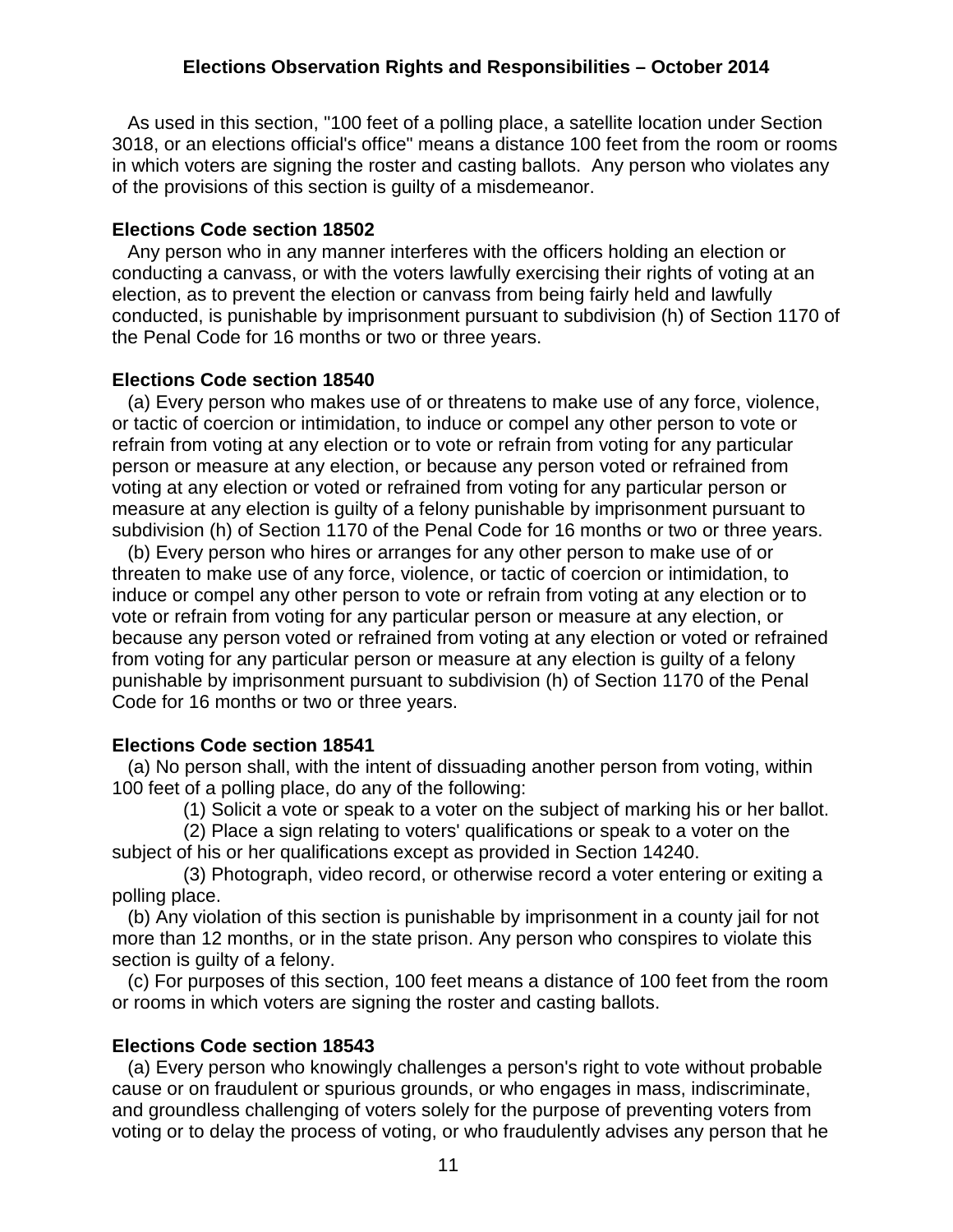or she is not eligible to vote or is not registered to vote when in fact that person is eligible or is registered, or who violates Section 14240, is punishable by imprisonment in the county jail for not more than 12 months or in the state prison.

(b) Every person who conspires to violate subdivision (a) is guilty of a felony.

# **Elections Code section 18562.5**

 (a) A member of the public is guilty of a misdemeanor if, while observing any of the following, he or she willfully engages in any conduct set forth in subdivision (b):

 (1) The processing of vote by mail ballots conducted pursuant to Chapter 2 (commencing with Section 15100) of Division 15.

 (2) The semifinal official canvass conducted pursuant to Chapter 3 (commencing with Section 15150) of Division 15.

 (3) The official canvass conducted pursuant to Chapter 4 (commencing with Section 15300) of Division 15.

 (4) A recount conducted pursuant to Chapter 9 (commencing with Section 15600) of Division 15.

 (b) (1) Attempting to ascertain the identity and ballot choices of a voter, or having observed or learned the identity of a voter, attempting to ascertain the ballot choices of that voter.

 (2) Opening a provisional or vote by mail ballot envelope containing a voted ballot in order to ascertain the voter's ballot choices.

 (3) Making or placing a mark or device on a ballot or secrecy envelope in an attempt to ascertain the voter's ballot choices.

# **Elections Code section 18564**

 Any person is guilty of a felony, punishable by imprisonment pursuant to subdivision (h) of Section 1170 of the Penal Code for two, three, or four years who, before or during an election:

 (a) Tampers with, interferes with, or attempts to interfere with, the correct operation of, or willfully damages in order to prevent the use of, any voting machine, voting device, voting system, vote tabulating device, or ballot tally software program source codes.

 (b) Interferes or attempts to interfere with the secrecy of voting or ballot tally software program source codes.

 (c) Knowingly, and without authorization, makes or has in his or her possession a key to a voting machine that has been adopted and will be used in elections in this state.

 (d) Willfully substitutes or attempts to substitute forged or counterfeit ballot tally software program source codes.

# **Closing the Polls**

# **Elections Code section 14403**

 Immediately upon the closing of the polls and before any voted ballot is taken from any of the ballot containers, the precinct board member shall, in the presence of all persons in the room who may desire to observe them, proceed to render the unused ballots unusable in one of the following ways:

 (a) By drawing across its face, in ink or indelible pencil, two lines that cross each other, the cross to be more than three inches square. The precinct board member shall thereupon, immediately and before any ballots are taken from any ballot container,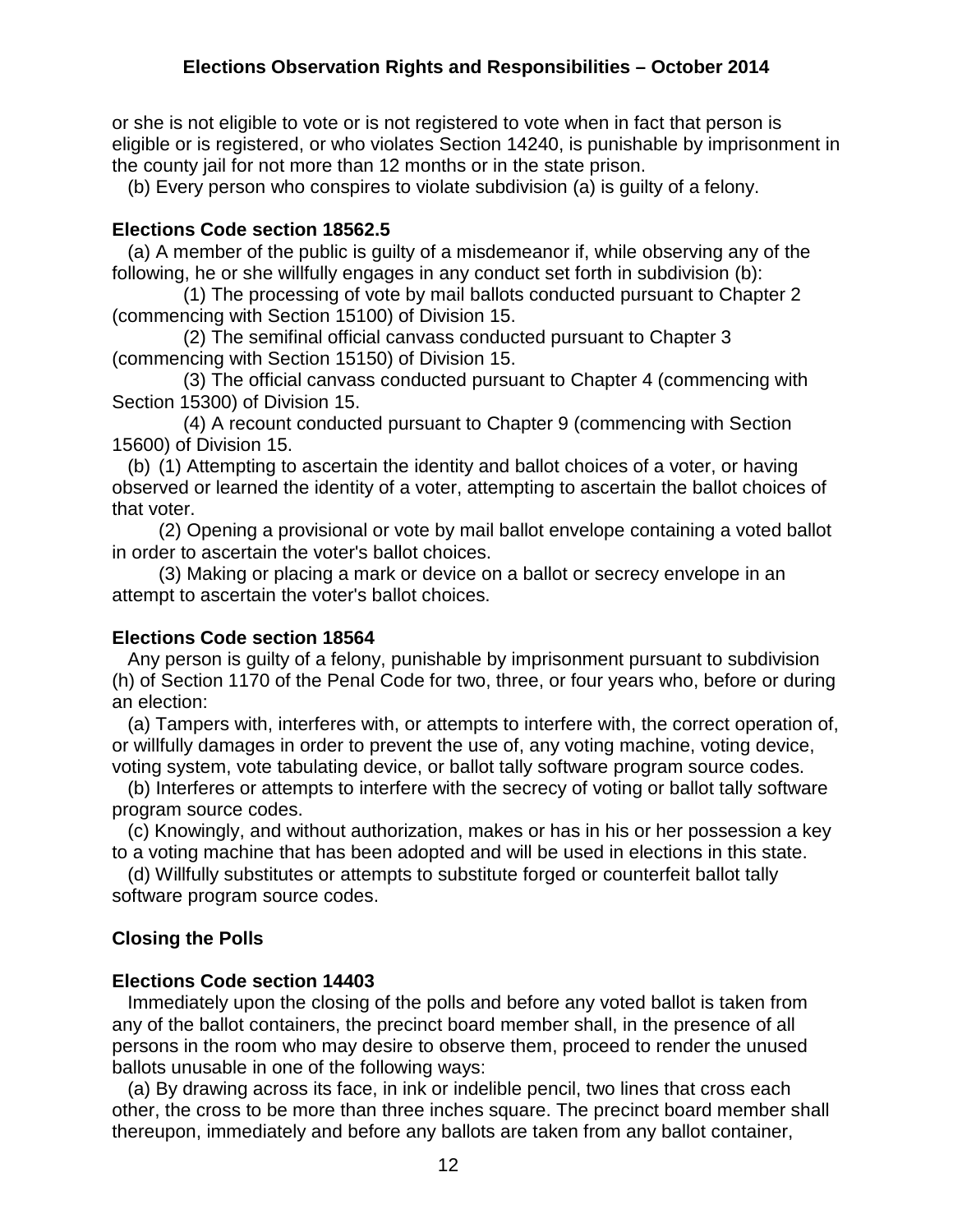place all defaced ballots within an envelope or other receptacle provided for that purpose.

 (b) By tearing or cutting in a manner so that it is apparent that the ballot has been intentionally destroyed to prevent its use. If this method of destruction is used, it shall be done in a manner so that the serial number of the ballots is retained for the purposes of reconciliation.

 (c) By placing all of the unused ballots into a special container provided for that purpose. A tamperproof seal containing spaces for entering the total number of unused ballots enclosed, the beginning and ending serial numbers thereof, and signature lines for all members of the precinct board following a statement certifying that all of the ballots were placed in the container in their presence and the information on the seal is true and correct, shall be provided. After signing the seal, it shall be placed on the container in a manner so that the container cannot be opened without tearing the seal.

# **Elections Code section 14404**

 Immediately upon the arrival of the hour when the polls are required by law to be closed on election day, the elections official conducting the election shall openly, in the elections official's main office, in the presence of any persons who are present to observe, according to the procedure set forth in Section 14403, proceed to render every unused ballot remaining in the control of the elections official unusable. The elections official shall forthwith make and file an affidavit, in writing, as to the number of ballots destroyed. If the procedure in subdivision (c) of Section 14403 is used, the tamperproof seal shall be signed by the elections official and at least one deputy or assistant elections official or registrar. The sealed container shall then be placed, with the sealed containers containing unused ballots from the precincts, in a security area by the elections official until disposition is made pursuant to Section 17301 or 17302. Alternatively, the elections official may, immediately upon the arrival of the hour when the polls are closed, recycle for any other lawful purpose any unused ballots remaining in the control of the elections official that clearly identify the election for which they were prepared. No later than 30 days following the last day to certify the official results of the election, the elections official shall make and file an affidavit, in writing, as to the number of ballots recycled. At the elections official's discretion, the unused ballots may be recycled up to six months following an election or at the conclusion of an election contest proceeding, whichever is later.

# **Ballot Processing**

### **Elections Code section 15004**

 (a) Each qualified political party may employ, and may have present at the central counting place or places, not more than two representatives to check and review the preparation and operation of the tabulating devices, their programming and testing, and have the representatives in attendance at any or all phases of the election.

 (b) Any bona fide association of citizens or a media organization may employ, and may have present at the central counting place or places, not more than two representatives to check and review the preparation and operation of the tabulating devices, their programming and testing, and have the representatives in attendance at any or all phases of the election.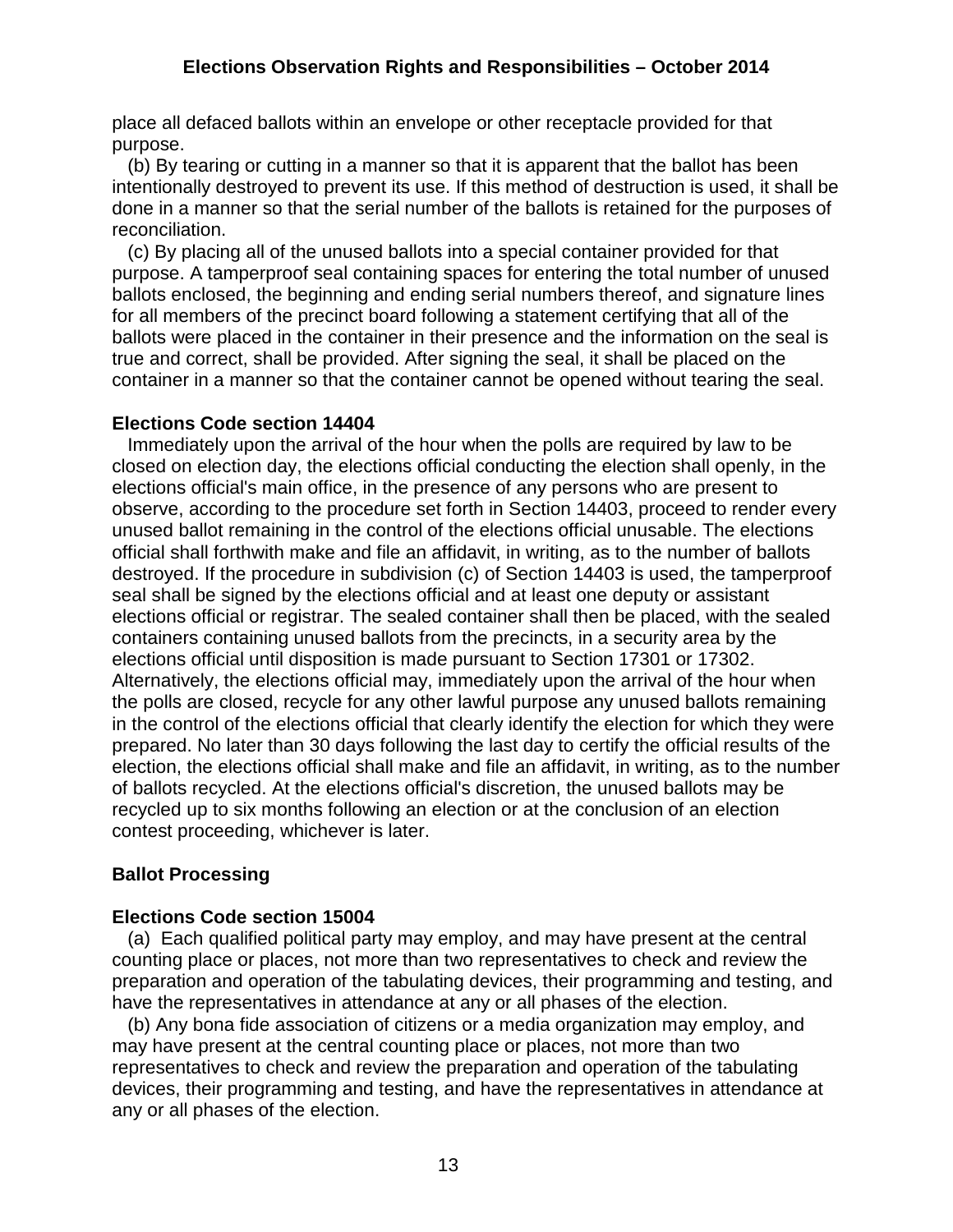(c) The county elections official may limit the total number of representatives employed pursuant to subdivision (b) in attendance to no more than 10 by a manner in which each interested bona fide association of citizens or media organization has an equal opportunity to participate. Any representatives employed and in attendance pursuant to subdivision (a) shall not be subject to the limit specified in this subdivision.

# **Post Election Day**

### **Canvass Board Members**

### **Elections Code section 15304**

 In jurisdictions using a central counting place, the elections official may appoint not less than three deputies to open the envelopes or containers with the materials returned from the precincts. If, after examination, any of the materials are incomplete, ambiguous, not properly authenticated, or otherwise defective, the precinct officers may be summoned before the elections official and examined under oath to describe polling place procedures and to correct the errors or omissions.

### **Canvass Process**

# **Elections Code section 335.5**

 The "official canvass" is the public process of processing and tallying all ballots received in an election, including, but not limited to, provisional ballots and vote by mail ballots not included in the semifinal official canvass. The official canvass also includes the process of reconciling ballots, attempting to prohibit duplicate voting by vote by mail and provisional voters, and performance of the manual tally of 1 percent of all precincts.

### **Elections Code section 353.5**

 The "semifinal official canvass" is the public process of collecting, processing, and tallying ballots and, for state or statewide elections, reporting results to the Secretary of State on election night. The semifinal official canvass may include some or all of the vote by mail and provisional vote totals.

### **Elections Code section 15201**

 (a) As soon as the polls are closed, the precinct board shall, in the presence of the public do all of the following:

 (1) Seal the container used to transport voted ballots and insure that the precinct number is designated on the ballot container.

 (2) Certify, sign, and seal the several packages or envelopes as directed by the elections official.

 (3) By not less than two of their number, deliver the ballot container and packages to the elections official at the central counting place in the manner prescribed by the elections official. The ballot container and packages shall remain in their exclusive possession until delivered to the elections official.

 (b) This section also applies to ballots counted manually pursuant to Article 6 (commencing with Section 15290).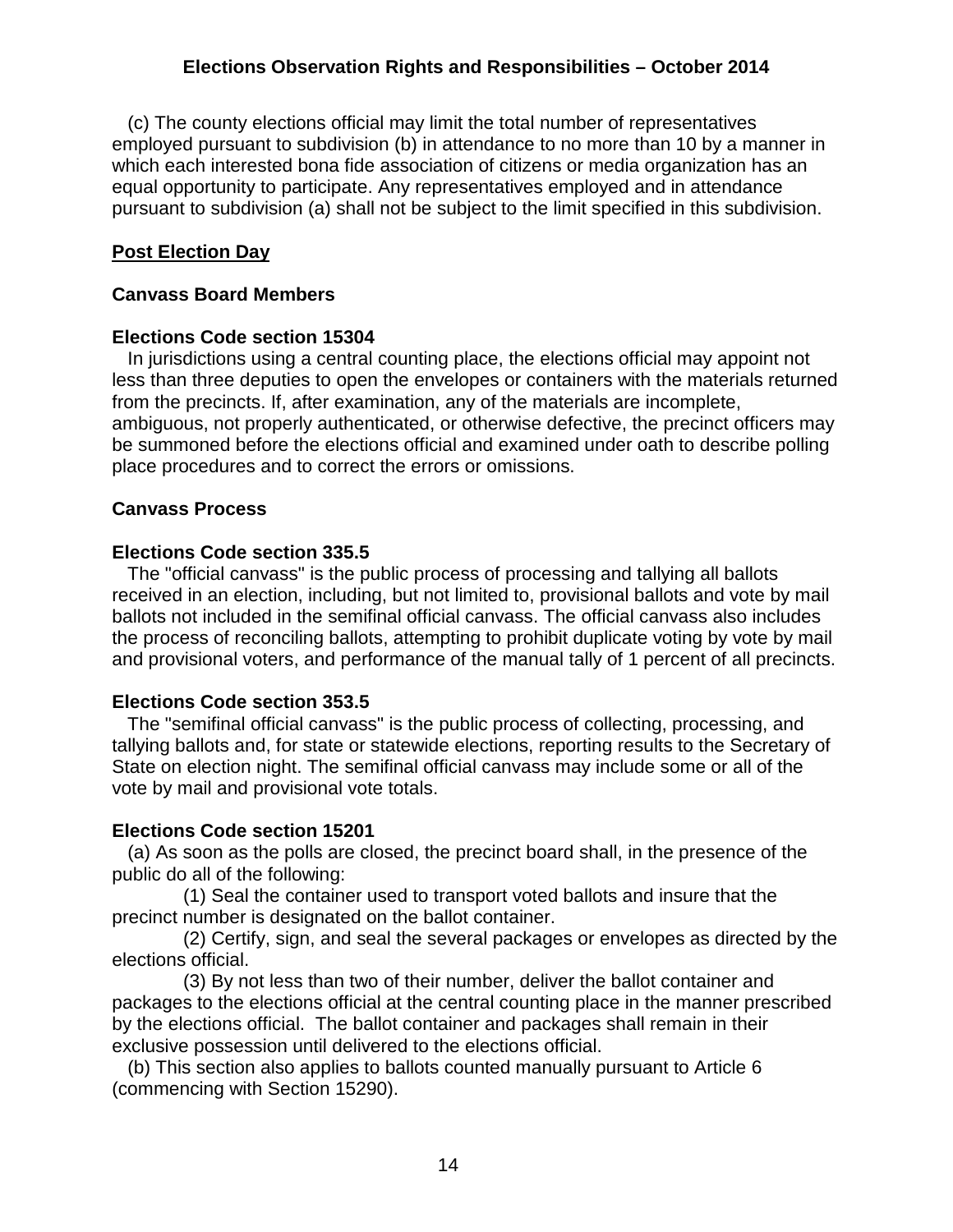#### **Elections Code section 15204**

 All proceedings at the central counting place, or counting places, if applicable, shall be open to the view of the public but no person, except one employed and designated for the purpose by the elections official or his or her authorized deputy, shall touch any ballot container. Access to the area where electronic data processing equipment is being operated may be restricted to those persons authorized by the elections official.

#### **Elections Code section 15272**

 The count shall be public and shall be continued without adjournment until completed and the result is declared. During the reading and tallying, the ballot read and the tally sheet kept shall be within the clear view of watchers.

#### **Elections Code section 15301**

 The canvass shall commence no later than the Thursday following the election, shall be open to the public, and, for state or statewide elections, shall result in a report of results to the Secretary of State. The canvass shall be continued daily, Saturdays, Sundays, and holidays excepted, for not less than six hours each day until completed.

#### **Vote-by-Mail Ballot Counting**

#### **Elections Code section 15104**

 (a) The processing of vote by mail ballot return envelopes, and the processing and counting of vote by mail ballots, shall be open to the public, both prior to and after the election.

 (b) A member of the county grand jury, and at least one member each of the Republican county central committee, the Democratic county central committee, and of any other party with a candidate on the ballot, and any other interested organization, shall be permitted to observe and challenge the manner in which the vote by mail ballots are handled, from the processing of vote by mail ballot return envelopes through the counting and disposition of the ballots.

 (c) The elections official shall notify vote by mail voter observers and the public at least 48 hours in advance of the dates, times, and places where vote by mail ballots will be processed and counted.

 (d) Notwithstanding paragraph (2) of subdivision (b) of Section 2194, vote by mail voter observers shall be allowed sufficiently close access to enable them to observe the vote by mail ballot return envelopes and the signatures thereon and challenge whether those individuals handling vote by mail ballots are following established procedures, including all of the following:

 (1) Verifying signatures and addresses on the vote by mail ballot return envelopes by comparing them to voter registration information.

(2) Duplicating accurately damaged or defective ballots.

 (3) Securing vote by mail ballots to prevent tampering with them before they are counted on election day.

 (e) A vote by mail voter observer shall not interfere with the orderly processing of vote by mail ballot return envelopes or the processing and counting of vote by mail ballots, including the touching or handling of the ballots.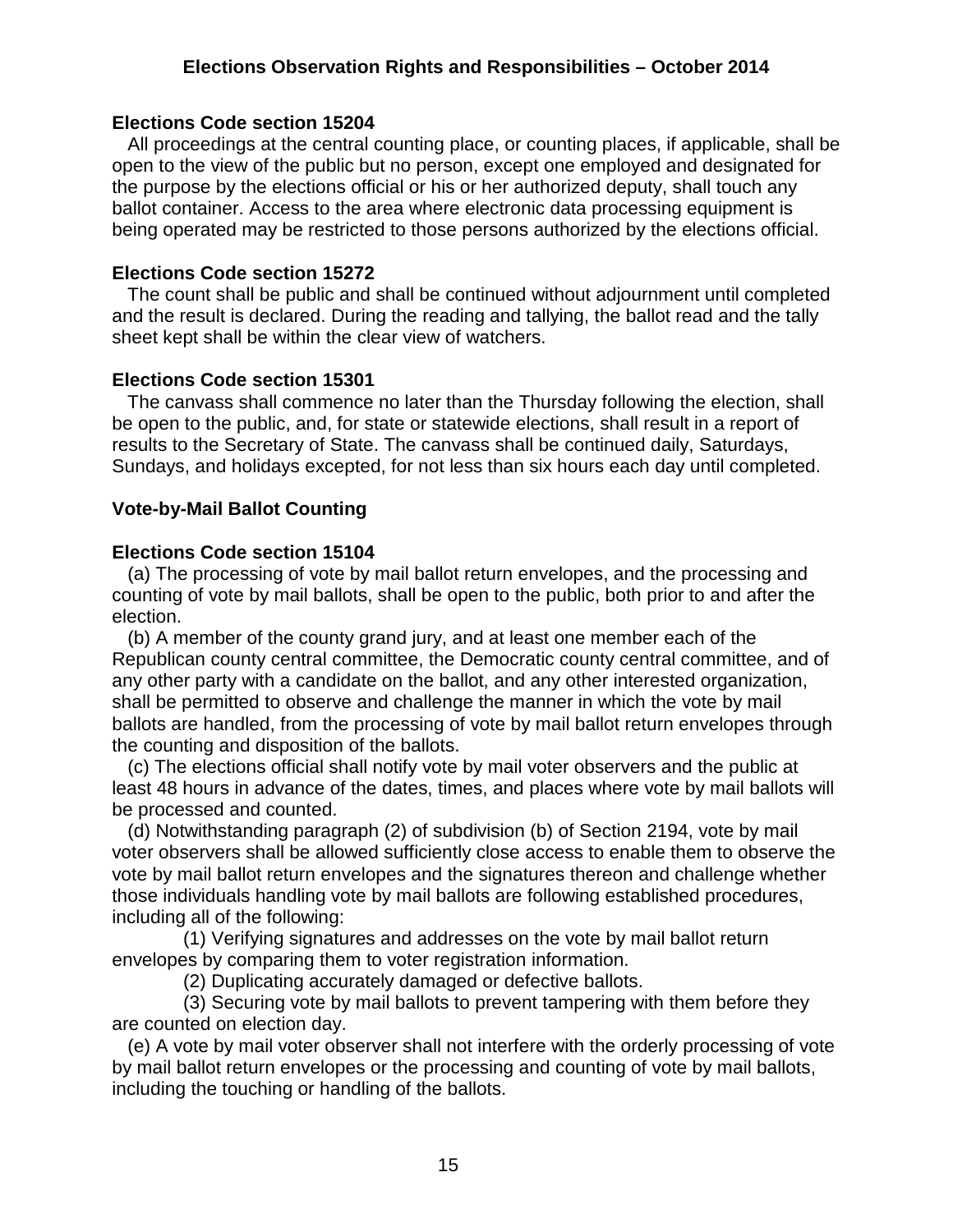### **Elections Code section 15105**

 Prior to processing and opening the identification envelopes of vote by mail voters, the elections official shall make available a list of vote by mail voters for public inspection, from which challenges may be presented. Challenges may be made for the same reasons as those made against a voter voting at a polling place. In addition, a challenge may be entered on the grounds that the ballot was not received within the time provided by this code or that a person is imprisoned for a conviction of a felony. All challenges shall be made prior to the opening of the identification envelope of the challenged vote by mail voter.

#### **Elections Code section 15106**

 Except as otherwise provided, the processing of vote by mail ballot return envelopes, the processing and counting of vote by mail ballots, and the disposition of challenges of vote by mail ballots shall be according to the laws now in force pertaining to the election for which they are cast. Because the voter is not present, the challenger shall have the burden of establishing extraordinary proof of the validity of the challenge at the time the challenge is made.

#### **Elections Code section 15109**

 Except as otherwise provided in this chapter, the counting and canvassing of vote by mail ballots shall be conducted in the same manner and under the same regulations as used for ballots cast in a precinct polling place.

#### **Elections Code section 3019**

 (a) Upon receipt of a vote by mail ballot, the elections official shall compare the signature on the identification envelope with either of the following to determine whether the signatures compare:

 (1) The signature appearing on the voter's affidavit of registration or any previous affidavit of registration of the voter.

 (2) The signature appearing on a form issued by an elections official that contains the voter's signature, that is part of the voter's registration record, and that the elections official has determined compares with the signature on the voter's affidavit of registration or any previous affidavit of registration of the voter. The elections official may make this determination by reviewing a series of signatures appearing on official forms in the voter's registration record that have been determined to compare, that demonstrates the progression of the voter's signature, and makes evident that the signature on the identification envelope is that of the voter.

 (b) In comparing signatures pursuant to subdivision (a), the elections official may use the duplicate file of affidavits of registered voters or facsimiles of voters' signatures, provided that the method of preparing and displaying the facsimiles complies with the law.

 $(c)$  (1) If upon conducting the comparison of signatures pursuant to subdivision (a) the elections official determines that the signatures compare, he or she shall deposit the ballot, still in the identification envelope, in a ballot container in his or her office.

 (2) If upon conducting the comparison of signatures pursuant to subdivision (a) the elections official determines that the signatures do not compare, the identification envelope shall not be opened and the ballot shall not be counted. The cause of the rejection shall be written on the face of the identification envelope.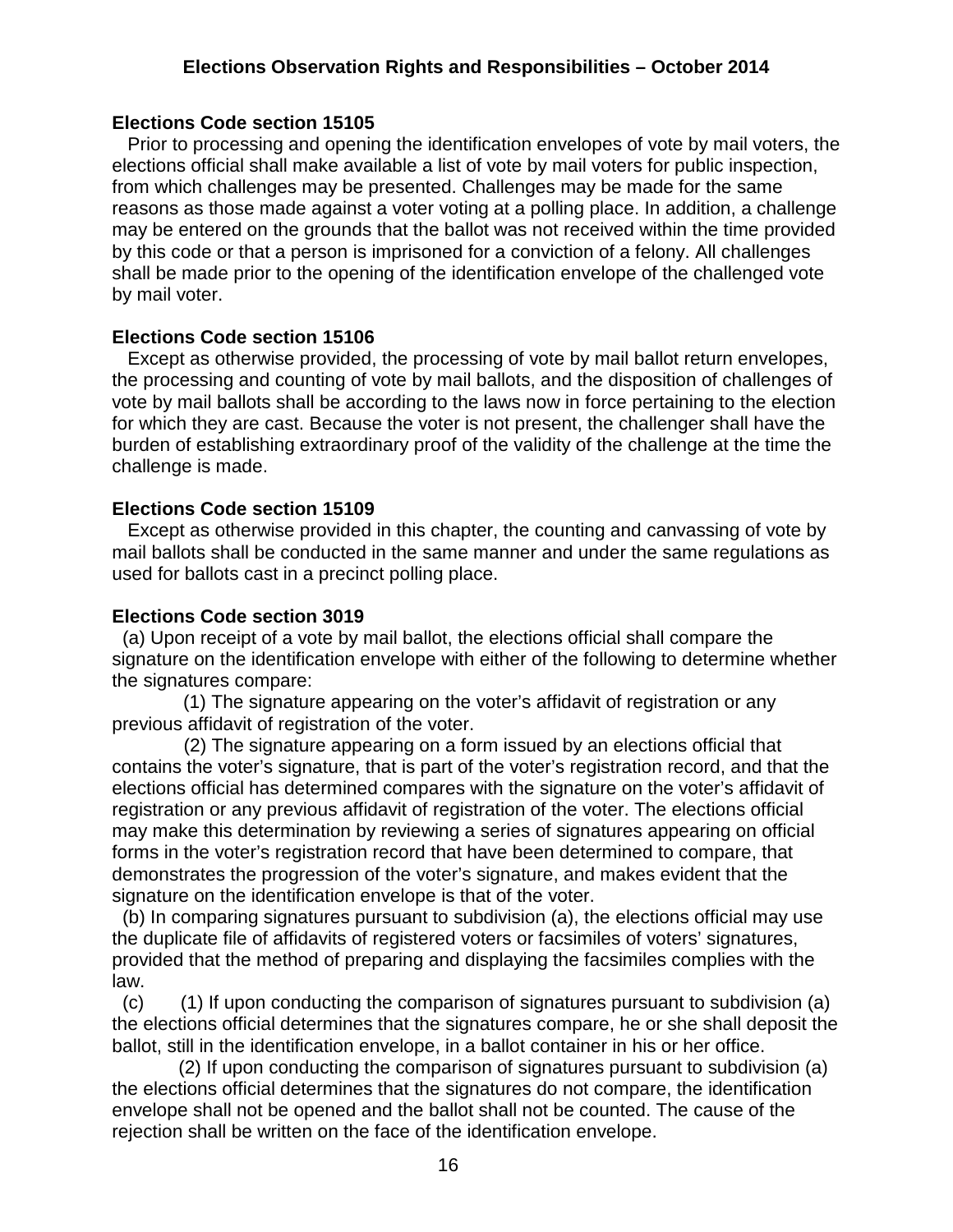(d) The variation of a signature caused by the substitution of initials for the first or middle name, or both, shall not be grounds for the elections official to determine that the signatures do not compare.

 (e) A ballot shall not be removed from its identification envelope until the time for processing ballots. A ballot shall not be rejected for cause after the identification envelope has been opened.

# **Provisional Ballot Process**

### **Elections Code section 14310(d)**

 The Secretary of State shall establish a free access system that any voter who casts a provisional ballot may access to discover whether the voter's provisional ballot was counted and, if not, the reason why it was not counted.

# **One Percent Manual Tally**

# **Elections Code section 336.5**

 "One percent manual tally" is the public process of manually tallying votes in 1 percent of the precincts, selected at random by the elections official, and in one precinct for each race not included in the randomly selected precincts. This procedure is conducted during the official canvass to verify the accuracy of the automated count.

### **Elections Code section 15360**

 (a) During the official canvass of every election in which a voting system is used, the official conducting the election shall conduct a public manual tally of the ballots tabulated by those

devices, including vote by mail ballots, using either of the following methods:

 (1) (A) A public manual tally of the ballots, including vote by mail ballots, cast in 1 percent of the precincts chosen at random by the elections official. If 1 percent of the precincts is less than one whole precinct, the tally shall be conducted in one precinct chosen at random by the elections official.

 (B) (i) In addition to the 1 percent manual tally, the elections official shall, for each race not included in the initial group of precincts, count one additional precinct. The manual tally shall apply only to the race not previously counted.

 (ii) Additional precincts for the manual tally may be selected at the discretion of the elections official.

(2) A two-part public manual tally, which includes both of the following:

 (A) A public manual tally of the ballots, not including vote by mail ballots, cast in 1 percent of the precincts chosen at random by the elections official and conducted pursuant to paragraph (1).

 (B) (i) A public manual tally of not less than 1 percent of the vote by mail ballots cast in the election. Batches of vote by mail ballots shall be chosen at random by the elections official.

 (ii) For the purposes of this section, a "batch" means a set of ballots tabulated by the voting system devices, for which the voting system can produce a report of the votes cast.

 (iii) (I) In addition to the 1 percent manual tally of the vote by mail ballots, the elections official shall, for each race not included in the initial 1 percent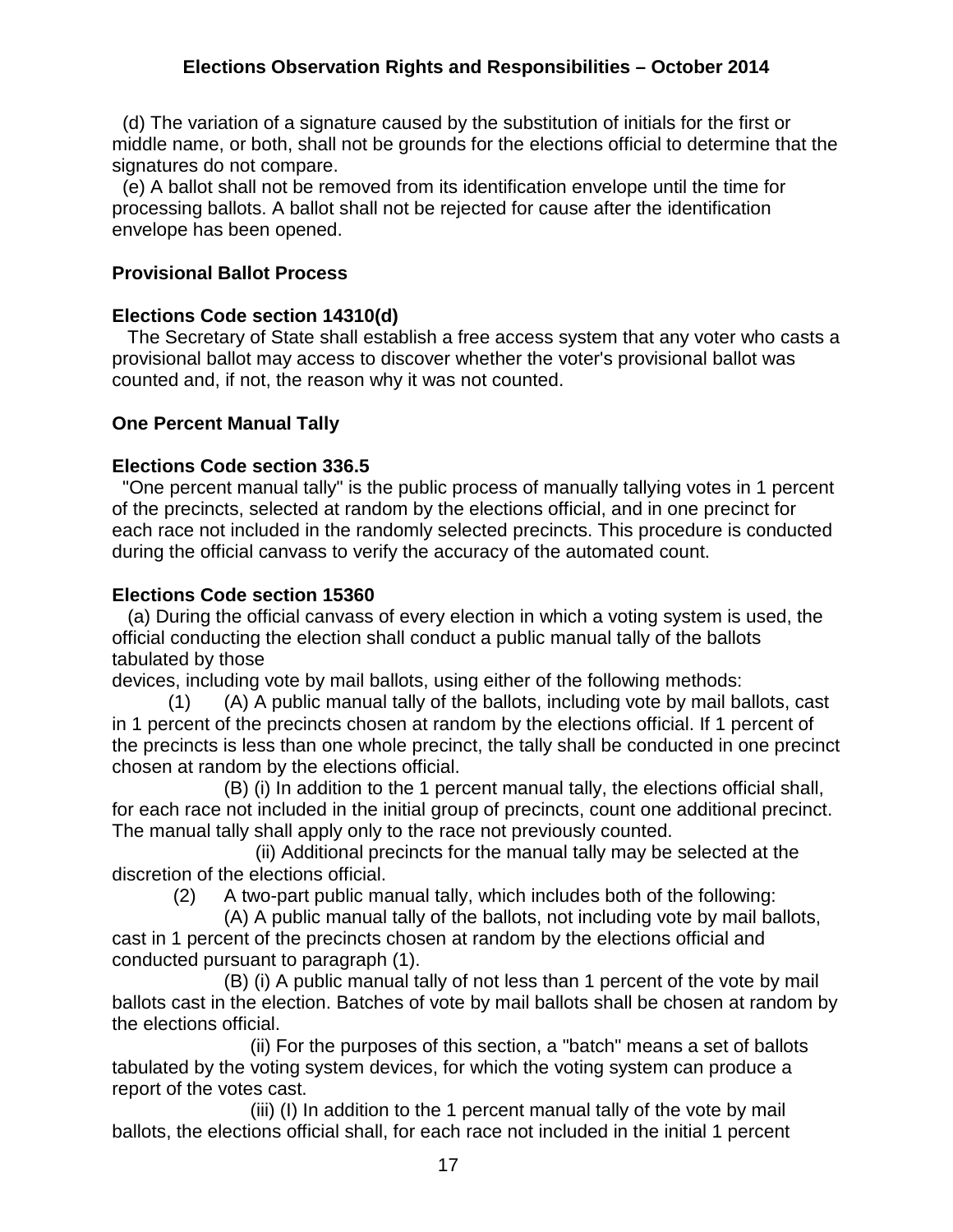manual tally of vote by mail ballots, count one additional batch of vote by mail ballots. The manual tally shall apply only to the race not previously counted.

 (II) Additional batches for the manual tally may be selected at the discretion of the elections official.

 (b) If vote by mail ballots are cast on a direct recording electronic voting system at the office of an elections official or at a satellite location of the office of an elections official pursuant to Section 3018, the official conducting the election shall either include those ballots in the manual tally conducted pursuant to paragraph (1) or (2) of subdivision (a) or conduct a public manual tally of those ballots cast on no fewer than 1 percent of all the direct recording electronic voting machines used in that election chosen at random by the elections official.

 (c) The elections official shall use either a random number generator or other method specified in regulations that shall be adopted by the Secretary of State to randomly choose the initial precincts, batches of vote by mail ballots, or direct recording electronic voting machines subject to the public manual tally.

 (d) The manual tally shall be a public process, with the official conducting the election providing at least a five-day public notice of the time and place of the manual tally and of the time and place of the selection of the precincts, batches, or direct recording electronic voting machines subject to the public manual tally prior to conducting the selection and tally.

 (e) The official conducting the election shall include a report on the results of the 1 percent manual tally in the certification of the official canvass of the vote. This report shall identify any discrepancies between the machine count and the manual tally and a description of how each of these discrepancies was resolved. In resolving any discrepancy involving a vote recorded by means of a punchcard voting system or by electronic or electromechanical vote tabulating devices, the voter verified paper audit trail shall govern if there is a discrepancy between it and the electronic record.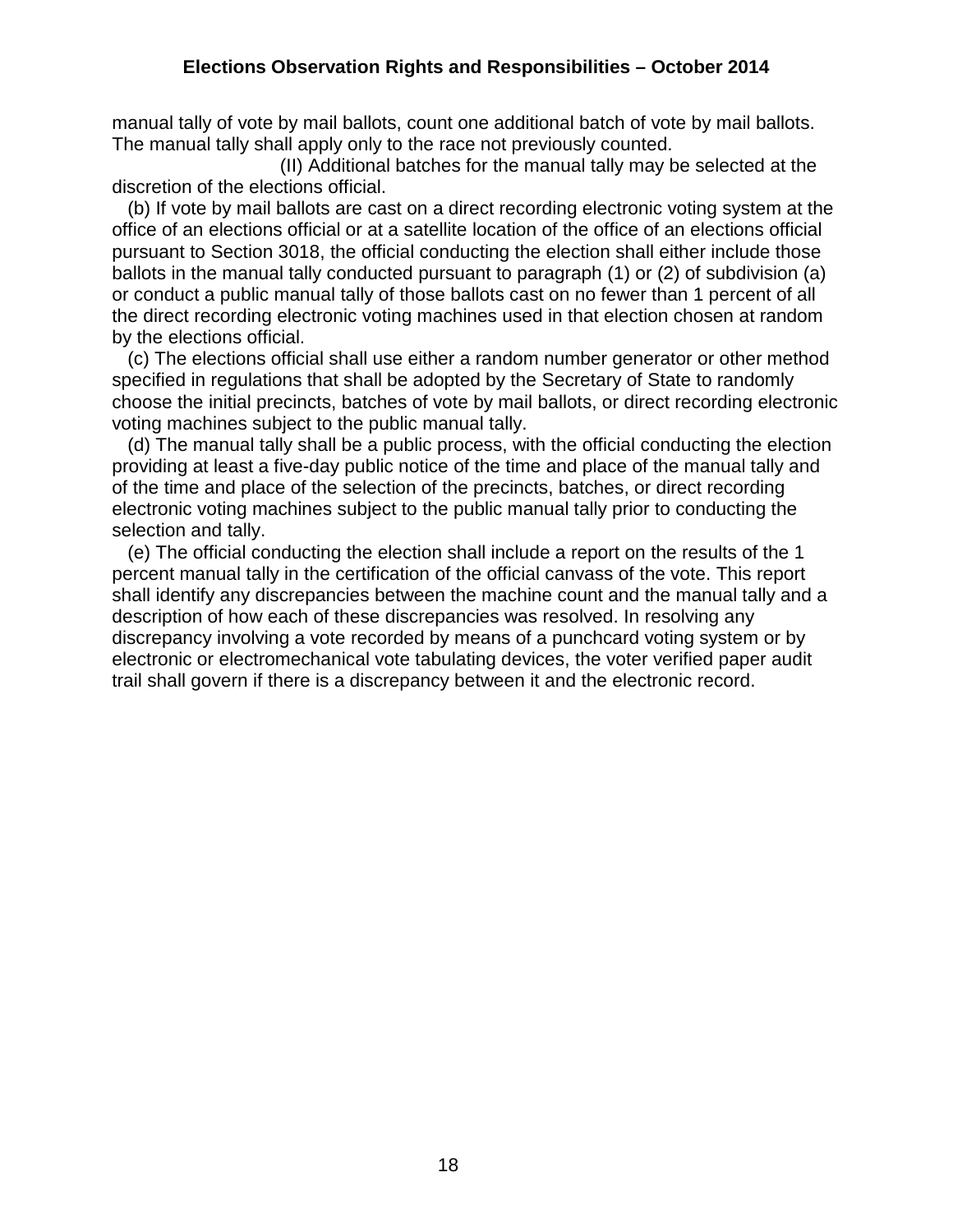# **Appendix**

# **Voter Bill of Rights**

1. You have the right to cast a ballot if you are a valid registered voter.

A valid registered voter means a United States citizen who is a resident in this state, who is at least 18 years of age and not in prison or on parole for conviction of a felony, and who is registered to vote at his or her current residence address.

- 2. You have the right to cast a provisional ballot if your name is not listed on the voting rolls.
- 3. You have the right to cast a ballot if you are present and in line at the polling place prior to the close of the polls.
- 4. You have the right to cast a secret ballot free from intimidation.
- 5. You have the right to receive a new ballot if, prior to casting your ballot, you believe you made a mistake.

If at any time before you finally cast your ballot, you feel you have made a mistake, you have the right to exchange the spoiled ballot for a new ballot. Voteby-mail voters may also request and receive a new ballot if they return their spoiled ballot to an elections official prior to the closing of the polls on election day.

- 6. You have the right to receive assistance in casting your ballot, if you are unable to vote without assistance.
- 7. You have the right to return a completed vote-by-mail ballot to any precinct in the county.
- 8. You have the right to election materials in another language, if there are sufficient residents in your precinct to warrant production.
- 9. You have the right to ask questions about election procedures and observe the election process.

You have the right to ask questions of the precinct board and elections officials regarding election procedures and to receive an answer or be directed to the appropriate official for an answer. However, if persistent questioning disrupts the execution of their duties, the board or election officials may discontinue responding to questions.

10.You have the right to report any illegal or fraudulent activity to a local elections official or to the Secretary of State's Office.